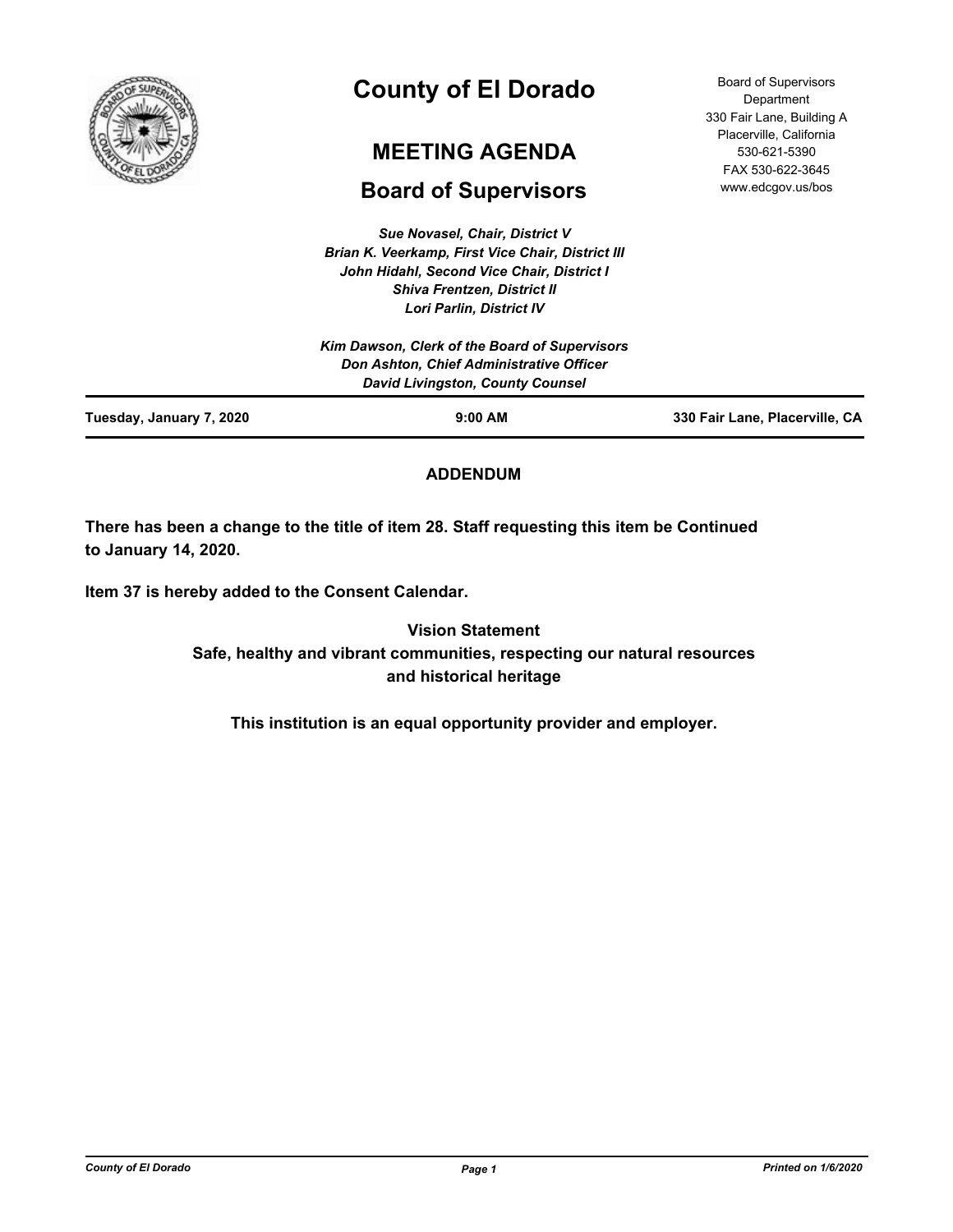Live Web Streaming and archiving of most Board of Supervisors meeting videos, all meeting agendas, supplemental materials and meeting minutes are available on the internet at: http://eldorado.legistar.com/Calendar.aspx

To listen to open session portions of the meeting in real time, dial (530) 621-7603. This specialized dial in number is programmed for listening only and is operable when the audio system inside the meeting room is activated. Please be advised that callers will experience silence anytime the Board is not actively meeting, such as during Closed Session or break periods.

The County of El Dorado is committed to ensuring that persons with disabilities are provided the resources to participate in its public meetings. Please contact the office of the Clerk of the Board if you require accommodation at 530-621-5390 or via email, edc.cob@edcgov.us, preferably no less than 24 hours in advance of the meeting.

The Board of Supervisors is concerned that written information submitted to the Board the day of the Board meeting may not receive the attention it deserves. The Board Clerk cannot guarantee that any FAX, email, or mail received the day of the meeting will be delivered to the Board prior to action on the subject matter.

The Board meets simultaneously as the Board of Supervisors and the Board of Directors of the Air Quality Management District, In-Home Supportive Services, Public Housing Authority, Redevelopment Agency and other Special Districts.

For Purposes of the Brown Act § 54954.2 (a), the numbered items on this Agenda give a brief description of each item of business to be transacted or discussed. Recommendations of the staff, as shown, do not prevent the Board from taking other action.

Materials related to an item on this Agenda submitted to the Board of Supervisors after distribution of the agenda packet are available for inspection during normal business hours in the public viewing packet located in Building A, 330 Fair Lane, Placerville or in the Board Clerk's Office located at the same address. Such documents are also available on the Board of Supervisors' Meeting Agenda webpage subject to staff's ability to post the documents before the meeting.

# **PROTOCOLS FOR PUBLIC COMMENT**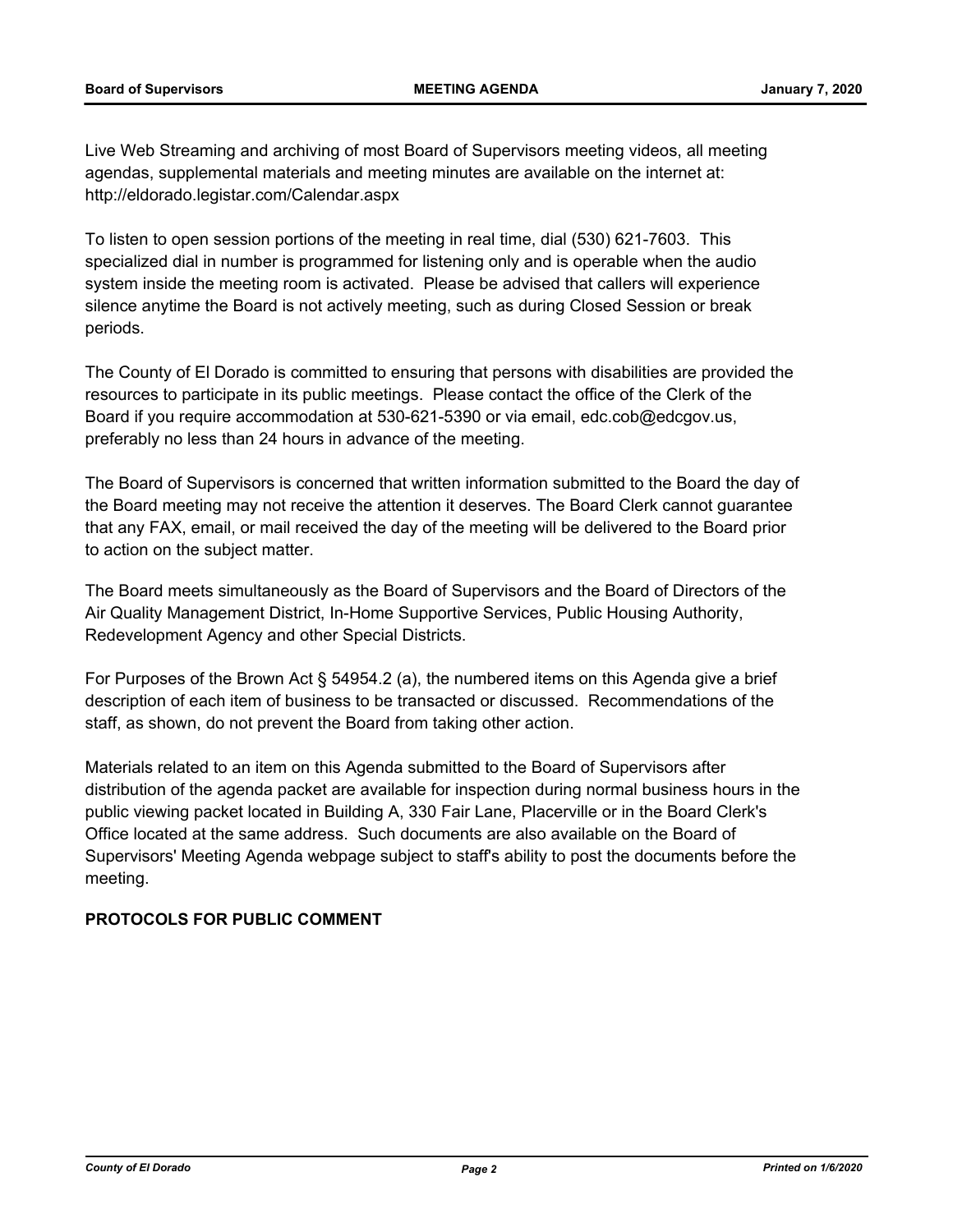Public comment will be received at designated periods as called by the Board Chair.

Public comment on items scheduled for Closed Session will be received before the Board recesses to Closed Session.

Except with the consent of the Board, individuals shall be allowed to speak to an item only once.

On December 5, 2017, the Board adopted the following protocol relative to public comment periods. The Board adopted minor revisions to the protocol on February 26, 2019, incorporated herein:

Time for public input will be provided at every Board of Supervisors meeting. Individuals will have three minutes to address the Board. Individuals authorized by organizations will have three minutes to present organizational positions and perspectives and may request additional time, up to five minutes. At the discretion of the Board, time to speak by any individual may be extended.

Public comment on certain agenda items designated and approved by the Board may be treated differently with specific time limits per speaker or a limit on the total amount of time designated for public comment. It is the intent of the Board that quasi-judicial matters have additional flexibility depending upon the nature of the issue. It is the practice of the Board to allocate 20 minutes for public comment during Open Forum and for each agenda item to be discussed. (Note: Unless designated on the agenda, there is no Open Forum period during Special Meetings.)

Individual Board members may ask clarifying questions but will not engage in substantive dialogue with persons providing input to the Board.

If a person providing input to the Board creates a disruption by refusing to follow Board guidelines, the Chair of the Board may take the following actions:

Step 1. Request the person adhere to Board guidelines. If the person refuses, the Chair may turn off the speaker's microphone.

Step 2. If the disruption continues, the Chair may order a recess of the Board meeting. Step 3. If the disruption continues, the Chair may order the removal of the person from the Board meeting.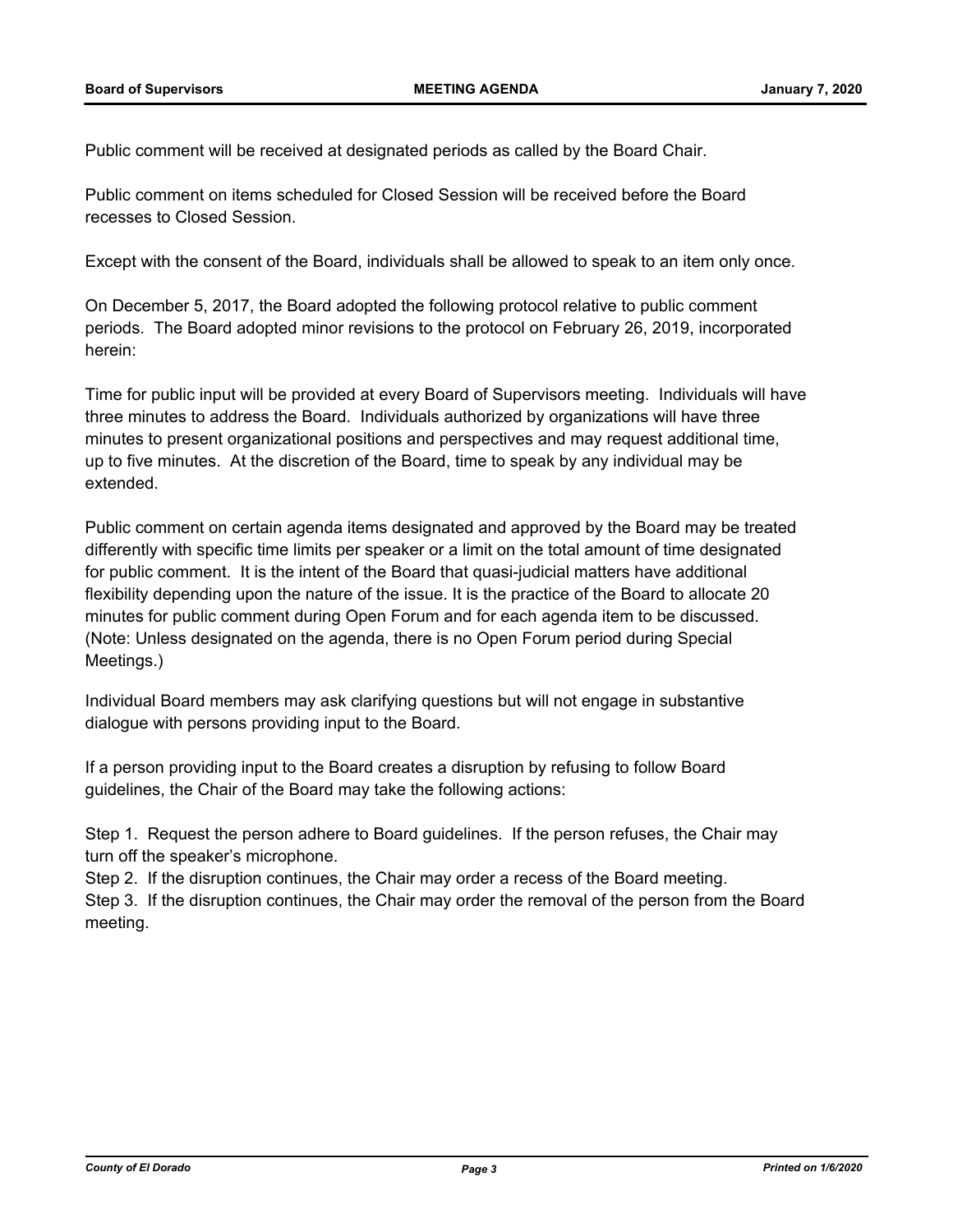## **9:00 A.M. - CALL TO ORDER**

#### **ADOPTION OF THE AGENDA**

**1.** [20-0009](http://eldorado.legistar.com/gateway.aspx?m=l&id=/matter.aspx?key=27213) Election of the Chair, Vice Chair and Second Vice Chair of the El Dorado County Board of Supervisors for 2020. (Est. Time: 5 Min.)

#### **Welcome from the new Chair of the Board of Supervisors for the Year 2020.**

# **INVOCATION AND PLEDGE OF ALLEGIANCE TO THE FLAG**

## **APPROVAL OF CONSENT CALENDAR**

The Board may make any necessary additions, deletions or corrections to the agenda including moving items to or from the Consent Calendar and adopt the agenda and the Consent Calendar with one single vote. A Board member may request an item be removed from the Consent Calendar for discussion and separate Board action. At the appropriate time as called by the Board Chair, members of the public may make a comment on matters on the Consent Calendar prior to Board action.

# **OPEN FORUM**

Open Forum is an opportunity for members of the public to address the Board of Supervisors on subject matter that is not on their meeting agenda and within their jurisdiction. Public comments during Open Forum are limited to three minutes per person. Individuals authorized by organizations will have three minutes to present organizational positions and perspectives and may request additional time, up to five minutes. The total amount of time reserved for Open Forum is 20 Minutes.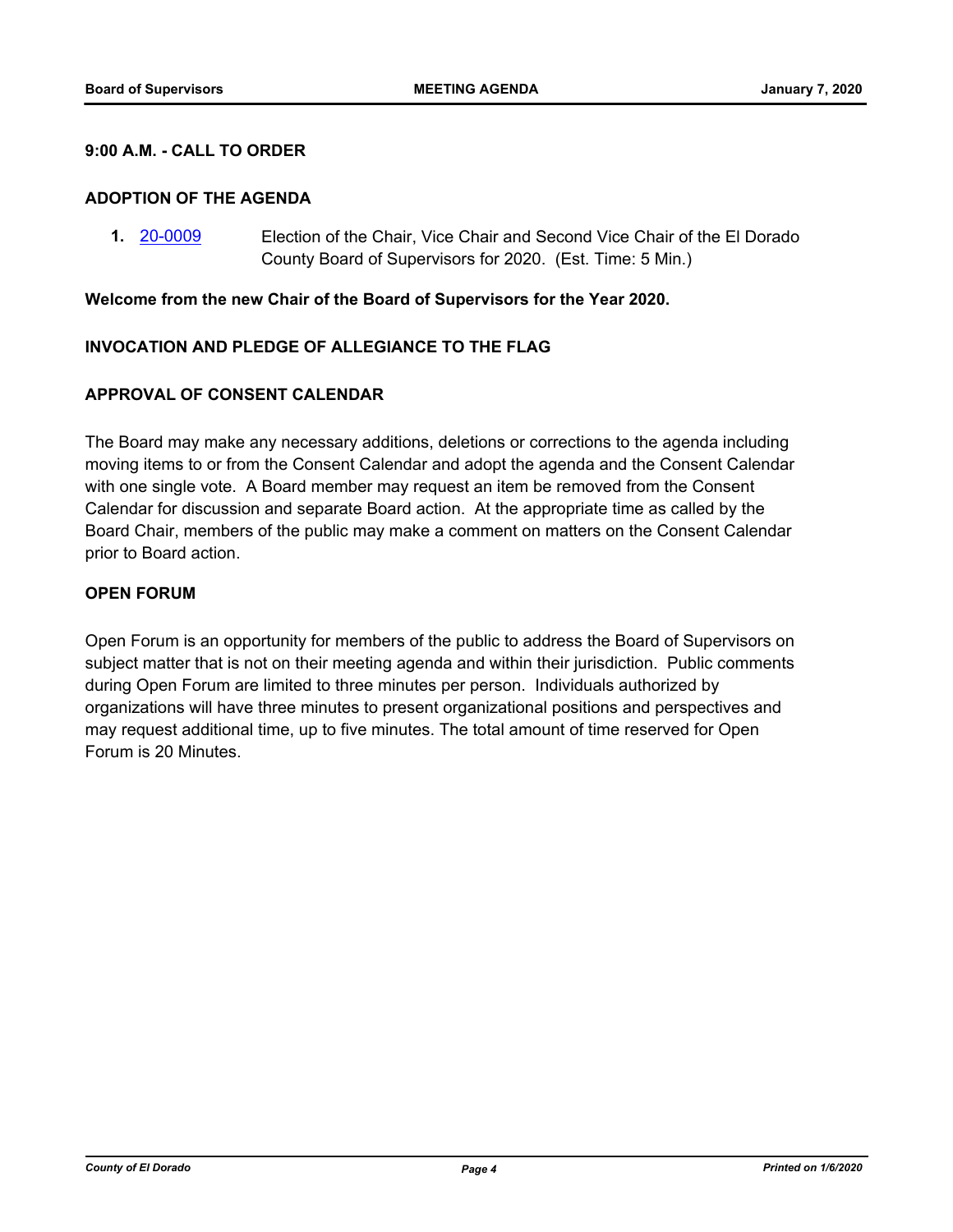## **CONSENT CALENDAR**

**2.** [20-0002](http://eldorado.legistar.com/gateway.aspx?m=l&id=/matter.aspx?key=27206) Clerk of the Board recommending the Board approve the Minutes from the regular meeting of the December 17, 2019.

# **GENERAL GOVERNMENT - CONSENT ITEMS**

**3.** [19-1866](http://eldorado.legistar.com/gateway.aspx?m=l&id=/matter.aspx?key=27190) Chief Administrative Office recommending the Board approve and authorize the Chair to sign the 2020 El Dorado County Fair Association Budget in the amount of \$1,323,075, as approved by the El Dorado County Fair Board of Directors at their December 4, 2019 Board Meeting.

> **FUNDING:** 86% Fair Association Raised Funds, 12% County Transient Occupancy Tax Funds, 2% State Funding.

**4.** [19-1805](http://eldorado.legistar.com/gateway.aspx?m=l&id=/matter.aspx?key=27129) Chief Administrative Office, Parks and Trails Division, recommending the Board approve and authorize the Chair to sign the attached budget transfer to accomplish the following actions:

> 1) Revise the Parks budget thereby increasing the Fiscal Year 2019/20 River operating budget by \$19,000 and decreasing appropriations in the River Trust Fund by \$19,000; and

2) Revise the amount of anticipated revenue in the Ponderosa Quimby Fund for the Fiscal Year 2019/20 Budget thereby increasing appropriations for contingency within the special revenue fund by \$230.

**FUNDING:** River Trust Fund, Ponderosa Quimby Fund.

**5.** [19-1794](http://eldorado.legistar.com/gateway.aspx?m=l&id=/matter.aspx?key=27118) Clerk of the Board recommending the Board make the following **District specific** appointment to Boards, Commissions or Committees for the terms stated.

# **District II**

Cemetery Advisory Committee: Reappoint Mary N. Tran, District Member, Term Expiration 01/01/2022.

# **District III**

Community and Economic Development Advisory Committee: Appoint Seana Hartsell, District Member, Term Expiratoin 01/01/2021.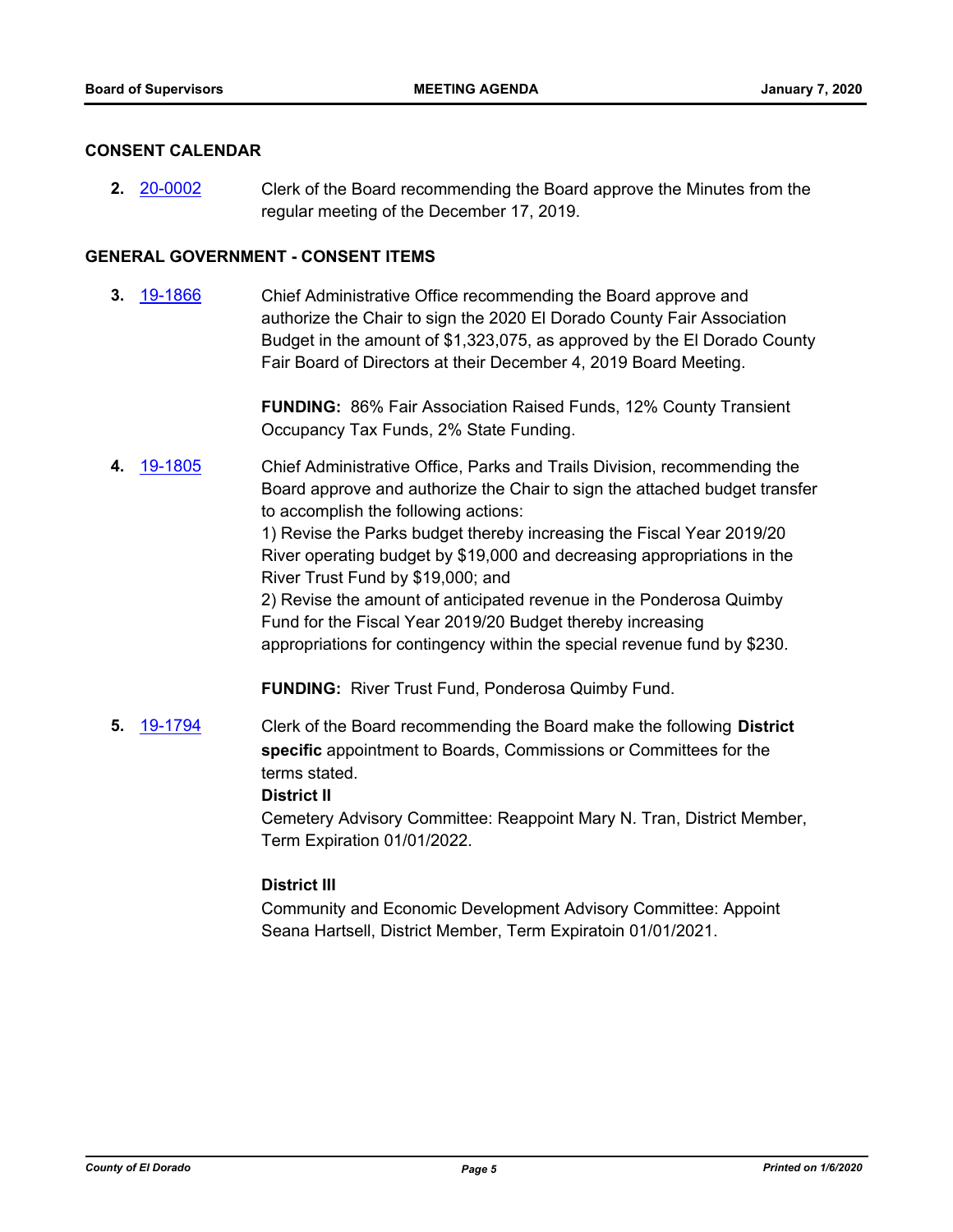**6.** [19-1795](http://eldorado.legistar.com/gateway.aspx?m=l&id=/matter.aspx?key=27119) Clerk of the Board recommending the Board make the following **Non-District specific** appointments to various Boards, Commissions or Committees for the terms stated.

#### **Agricultural Commission**

Reappoint Greg Boeger, Member, Agricultural Processing, Term Expiration 1/1/2024. Reappoint William Draper, Member, Forest Industry Representative, Term Expiration 1/1/2024.

## **Behavioral Health Commission**

Reappoint Dr. Stephen J. Clavere, Member, Term Expiration 1/1/2023.

# **Building Industry Advisory Committee**

Reappoint Lori E. Burne, At-Large Member/Alternate, Term Expiration 1/1/2023.

Reappoint Garry J. Gates, SAGE Alternate, Term Expiration 1/1/2023. Reappoint James Donald Bayless, At-Large Member/Alternate, Term Expiration 1/1/2023.

Reappoint Jeff Haberman, At-Large Member, Term Expiration 1/1/2023. Reappoint Jerry Homme, El Dorado Co. Builders Exchange Member, Term Expiration 1/1/2023.

Reappoint Earl McGuire, SAGE Member, Term Expiration 1/1/2023.

#### **Cemetery Advisory Commission**

Reappoint Ramona Tripp-Verbeck, Native American Representative, Term Expiration 1/1/2022. Appoint Cindy Munt, Board of Supervisors Alternate, Term Expiration

1/1/2022.

# **Clean Tahoe Program - Board of Directors, formerly Tahoe Community Task Force**

Reappoint Virginia Huber, Member, Term Expiration 1/1/2022.

#### **El Dorado County Airports Advisory Committee**

Reappoint Gary Vorderbruggen, Member Representing Georgetown Airport, Term Expiration 1/1/2024.

#### **El Dorado County Child Abuse Prevention Council**

Reappoint Sheryce M. Allendorf, Community Based Organization, Term Expiration 1/1/2022. Reappoint Carolyn Barla, Community Based Organization, Term Expiration 1/1/2022. Reappoint Johnson Daniel, Criminal Justice Representative, Term Expiration 1/1/2022.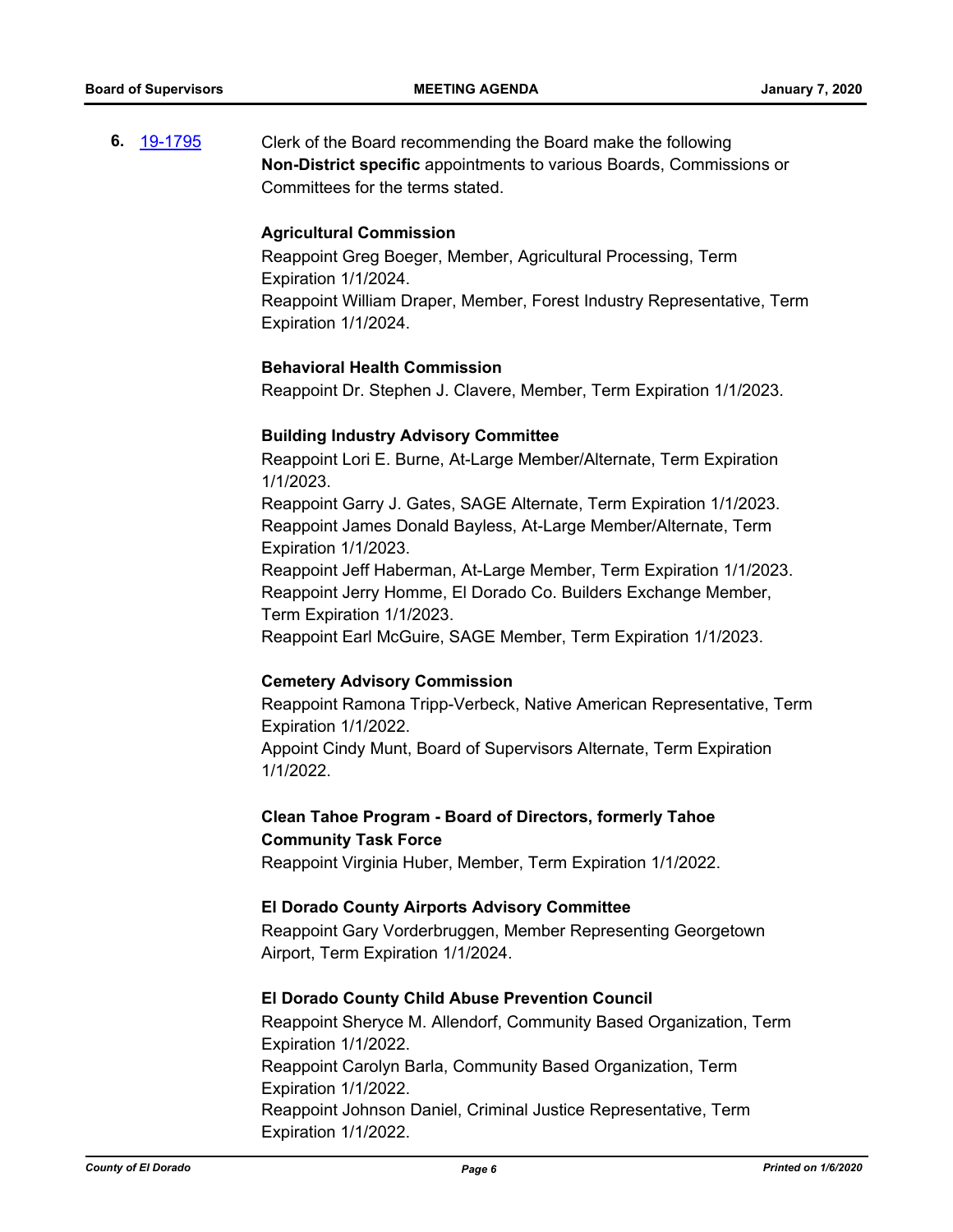Reappoint Betsy Vanderpool, Community Based Organization, Term Expiration 1/1/20222.

#### **El Dorado County Early Care and Education Planning Council**

Reappoint Candice Bailey, Provider-Joint Appointment, Term Expiration 1/1/2024.

Reappoint Sherri Springer, Provider Representative, Term Expiration 1/1/2024.

Appoint Judith Wood, Commuinty Agency/Boys & Girls Club, Term Expiration 2/8/2023.

Appoint Christina Roseli, Public Agency, Term Expiration 9/29/2021,

#### **El Dorado Solid Waste Advisory Committee**

Reappoint Lynn Hunter, Alternate, City of Placerville, Term Expiration 1/1/2025.

#### **Happy Homestead Cemetery District**

Appoint Greg Staton, Member, Term Expiration 1/1/2024.

## **Historical Museum Commission**

Reappoint Frank Jacobi, Member, Term Expiration 1/1/2024. Reappoint Donald E. Uelman, Member, Term Expiration 1/1/2024.

# **In-Home Supportive Services (IHSS) Advisory Committee**

Reappoint Ellen Yevdakimov, Consumer Representative, Term Expiration 1/1/2022.

# **Law Library Trustee**

Appoint Breann Moebius, BOS-Designee, Term Expiration 1/1/2021.

#### **Local Enforcement Agency Independent Hearing Panel**

Appoint Michael Deathridge, General Public-Member-At-Large, Term Expiration 1/1/2024.

## **Rural Counties Environmental Services Joint Powers Authority**

Reappoint Greg Stanton, Alternate Delegate-Solid Waste Authority, Term Expiration 1/1/2021. Reappoint Mark Moss, Alternate Delegate-Solid Waste Authority, Term Expiration 1/1/2021.

#### **Tahoe Regional Planning Agency**

Reappoint Don Ashton, Member-2nd Alternate, Term Expiration 1/1/2021.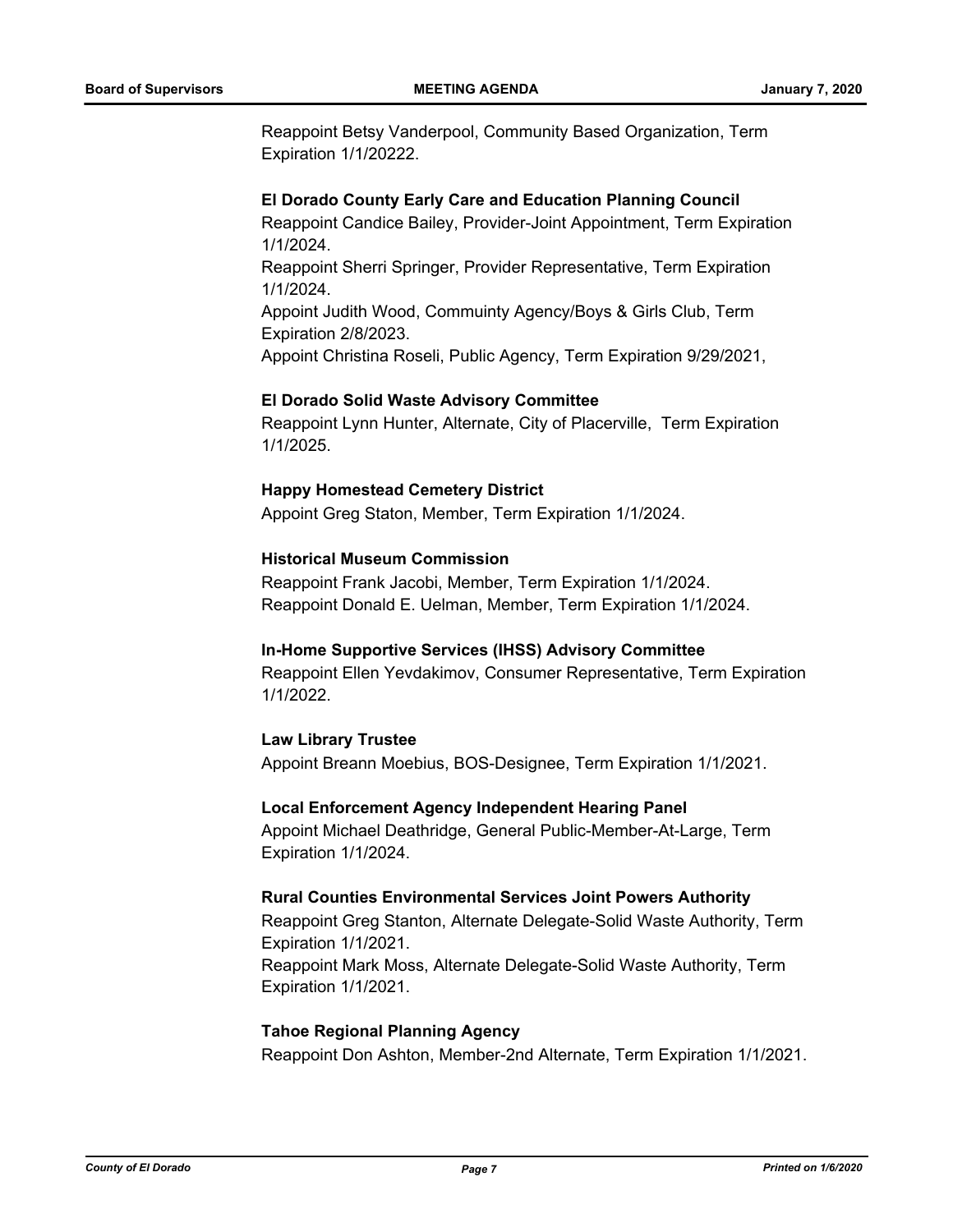| 7. 19-1781    | Elections Department recommending the Board:<br>1) Adopt and authorize the Chair to sign Resolution 001-2020 establishing<br>the daily stipend for Inspector and Clerk pay at Vote Centers to begin with<br>the March 3, 2020 Presidential Primary Election; and<br>2) Rescind Resolution 269-99 dated November 23, 1999 which set<br>election day stipend pay for precinct workers.                                                                                                                                                                                                                                                                                                                                           |
|---------------|--------------------------------------------------------------------------------------------------------------------------------------------------------------------------------------------------------------------------------------------------------------------------------------------------------------------------------------------------------------------------------------------------------------------------------------------------------------------------------------------------------------------------------------------------------------------------------------------------------------------------------------------------------------------------------------------------------------------------------|
|               | <b>FUNDING: General Fund.</b>                                                                                                                                                                                                                                                                                                                                                                                                                                                                                                                                                                                                                                                                                                  |
| 19-1786<br>8. | Elections Department recommending the Board:<br>1) Adopt and authorize the Chair to sign Resolution 002-2020 allowing the<br>Elections Department to partner with non-profit Community Service<br>Organizations (CSO) to implement an "Adopt-A-Vote Center" program;<br>and<br>2) Approve and authorize the Registrar of Voters to sign an agreement<br>authorizing the County to contribute \$2,200 for a 4-day vote center or<br>\$5,600 to an 11-day vote center to CSOs for the provision of a minimum of<br>four (4) volunteers to staff County vote centers.                                                                                                                                                             |
|               | <b>FUNDING: General Fund.</b>                                                                                                                                                                                                                                                                                                                                                                                                                                                                                                                                                                                                                                                                                                  |
| 9.<br>19-1819 | Elections Department recommending the Board:<br>1) Approve and authorize the Chair to execute Amendment 1 to agreement<br>4037 with Kevin Bannon, a sole proprietor, effective upon execution,<br>increasing the dollar amount from \$69,000 to a not to exceed amount of<br>\$137,000 for consulting services related to the implementation of vote<br>centers and the new voting system; and<br>2) Make findings in accordance with Chapter 3.13, Section 3.13.030 of<br>County Ordinance Code that it is more economical and feasible to<br>continue to engage an independent contractor for one-time professional<br>services and project management of purchase and implementation of<br>voting systems and vote centers. |
|               | <b>FUNDING:</b> Help America Vote Act grant funds.                                                                                                                                                                                                                                                                                                                                                                                                                                                                                                                                                                                                                                                                             |
| 10. 20-0007   | Human Resources Department recommending the Board approve and<br>adopt Board of Supervisors Policy E-6 - Employee Identification Badge<br>Policy.                                                                                                                                                                                                                                                                                                                                                                                                                                                                                                                                                                              |
|               | <b>FUNDING: Varies.</b>                                                                                                                                                                                                                                                                                                                                                                                                                                                                                                                                                                                                                                                                                                        |
| 11.20-0008    | Human Resources Department recommending the Board approve and                                                                                                                                                                                                                                                                                                                                                                                                                                                                                                                                                                                                                                                                  |

**11.** [20-0008](http://eldorado.legistar.com/gateway.aspx?m=l&id=/matter.aspx?key=27212) Human Resources Department recommending the Board approve and adopt the revised department-specific class specification for the Assessor's Office: Assistant Assessor.

**FUNDING:** N/A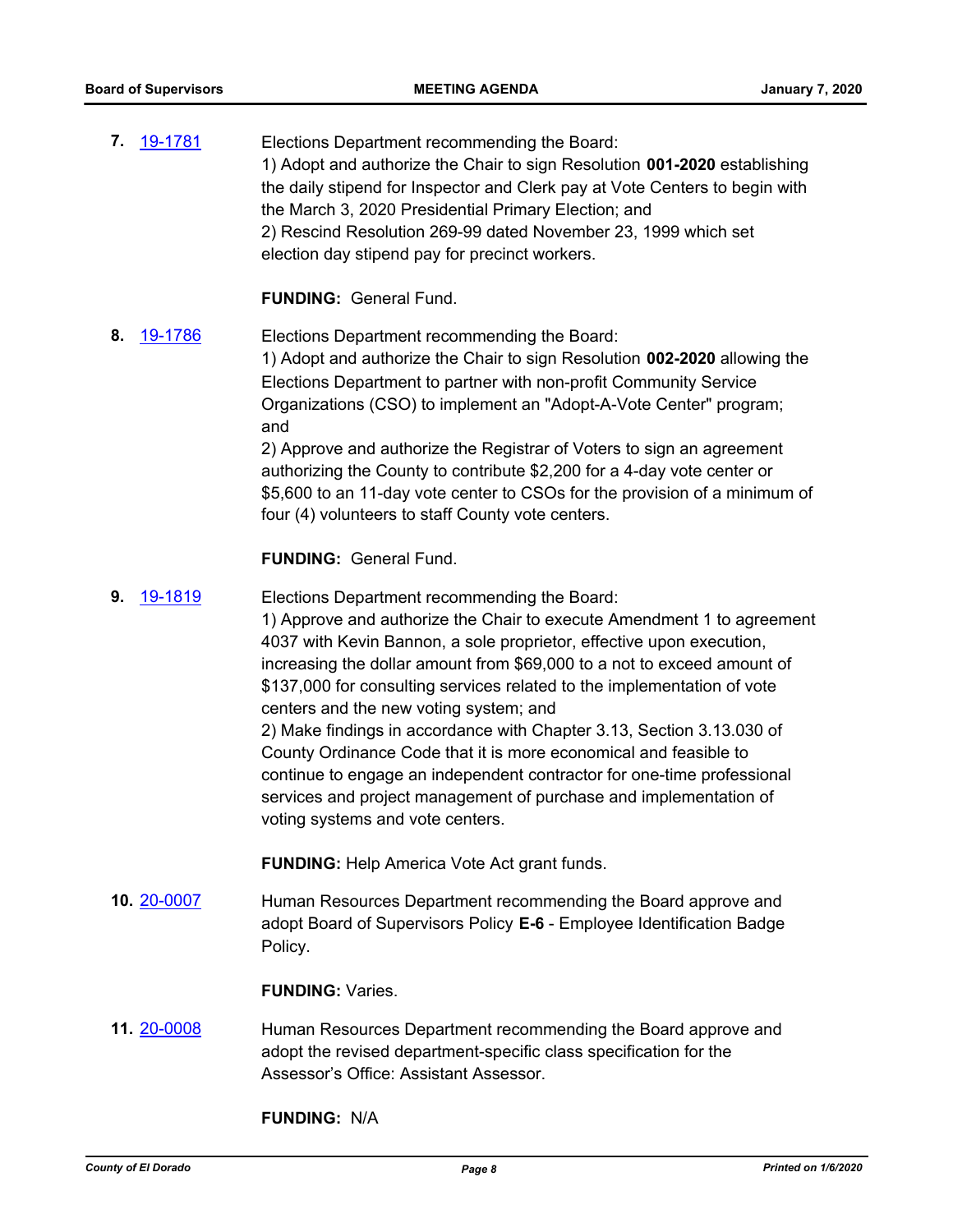# **12.** [20-0003](http://eldorado.legistar.com/gateway.aspx?m=l&id=/matter.aspx?key=27207) Human Resources Department recommending the Board: 1) Adopt and authorize the Chair to sign Resolution **003-2020** adopting a new salary scale for the Correctional Lieutenant classification retroactive to November 9, 2019, to comply with the Memorandum of Understanding between the County of El Dorado and the El Dorado County Managers' Association, Article 5, Section 1.C, and authorizing the compensation of

employee(s) in the Correctional Lieutenant classification for back pay resulting from the delay in implementation of the required salary increase; and

2) Order the Auditor-Controller's Office to implement the salary increases retroactive to the pay period including November 9, 2019 through pay period 1 of 2020 (January 3, 2020), and compensate employee(s) in the Correctional Lieutenant classification for back pay resulting from the delay in implementation of the required salary increase.

**FUNDING:** General Fund**.**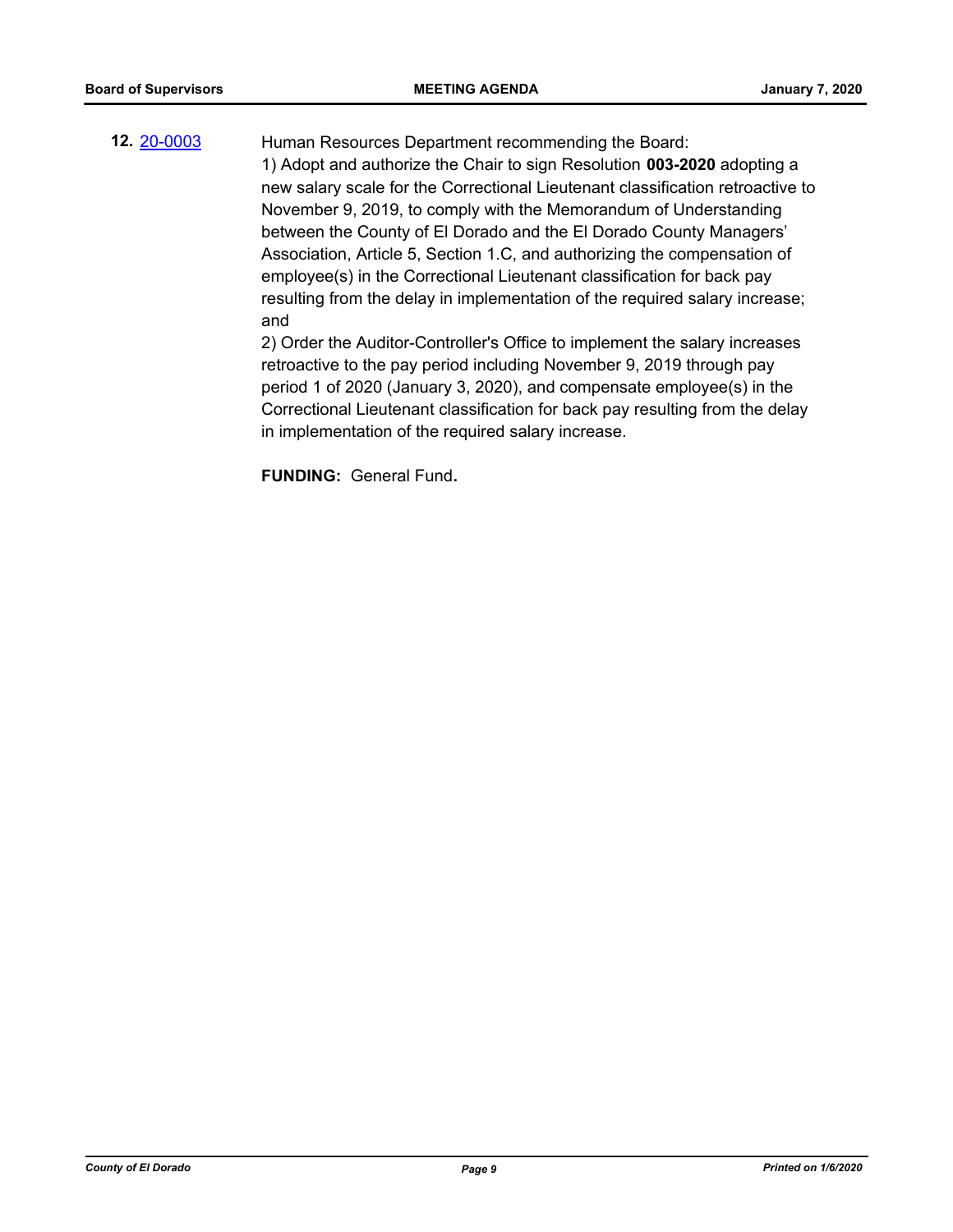#### **HEALTH AND HUMAN SERVICES - CONSENT ITEMS**

**13.** [19-1842](http://eldorado.legistar.com/gateway.aspx?m=l&id=/matter.aspx?key=27166) Health and Human Services Agency recommending the Board receive and file El Dorado County's Data Notebook 2019 for California Behavioral Health Boards and Commissions.

# **FUNDING:** N/A

**14.** [19-1859](http://eldorado.legistar.com/gateway.aspx?m=l&id=/matter.aspx?key=27183) Health and Human Services Agency (HHSA) recommending the Board: 1) Approve the Children's Medical Services Program Budgets and Work Plans for the County of El Dorado for Fiscal Year 2019-2020 for the provision of required preventive and specialized health care services to children from birth to 21 years of age who are afflicted with life-threatening and/or severe life-altering chronic medical conditions, with an estimated maximum reimbursement amount of \$1,351,570;

> 2) Delegate authority to the HHSA Director to execute the Certification Statements and any additional documents related to this funding, if any; and

3) Authorize the HHSA Director or the Chief Fiscal Officer to execute any required fiscal and programmatic reports.

**FUNDING:** 59% Federal Children's Medical Services Allocation, 31% State Children's Medical Services Allocations, 6% Public Health Realignment Fund Match, 2% Social Services Realignment Fund Match, and 2% County General Fund Match.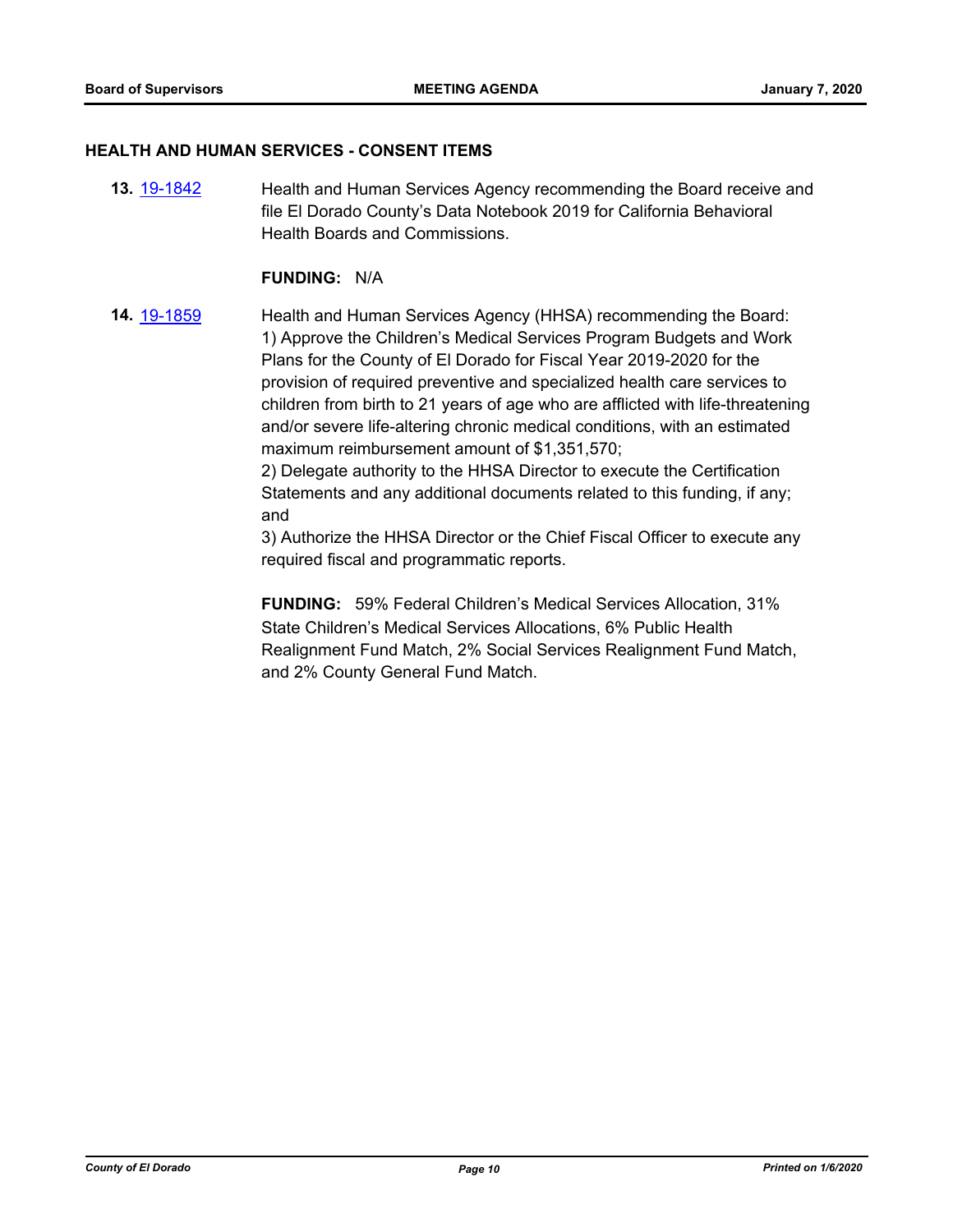#### **LAND USE AND DEVELOPMENT - CONSENT ITEMS**

**15.** [19-1119](http://eldorado.legistar.com/gateway.aspx?m=l&id=/matter.aspx?key=26441) Department of Transportation recommending the Board:

1) Make findings in accordance with Chapter 3.13, Section 3.13.030 of County Ordinance Code that it is more economical and feasible to engage an independent contractor for on-call environmental review services; 2) Approve and authorize the Chair to sign Agreement for Services 4201 with Ascent Environmental, Inc. in the not-to-exceed amount of \$300,000, for a term to become effective upon execution by both parties and expiring three years thereafter, to provide as-needed environmental review services for the West Slope;

3) Approve and authorize the Chair to sign Agreement for Services 4203 with Helix Environmental Planning, Inc. in the not-to-exceed amount of \$300,000, for a term to become effective upon execution by both parties and expiring three years thereafter, to provide as-needed environmental review services for the West Slope; and

4) Approve and authorize the Chair to sign Agreement for Services 4403 with Sycamore Environmental Consultants, Inc. in the not-to-exceed amount of \$300,000, for a term to become effective upon execution by both parties and expiring three years thereafter, to provide as-needed environmental review services for the West Slope.

**FUNDING:** Various Capital Improvement Program and other funding sources that fund Department of Transportation projects. (Local, State, and Federal Funds)

**16.** [19-1780](http://eldorado.legistar.com/gateway.aspx?m=l&id=/matter.aspx?key=27104) Department of Transportation recommending the Board: 1) Approve the \$7,000 price decrease on the FY 2019/20 Fixed Asset List for the roller bringing the total from \$55,000 to \$48,000; 2) Approve the \$7,000 price increase on the FY 2019/20 Fixed Asset List for the paint legend truck, bringing the new total from \$85,000 to \$92,000; 3) Make findings that the purchase of one (1) Chevrolet Silverado paint legend truck is exempt from competitive bidding in accordance with Purchasing Ordinance 3.12.160 Section D; 4) Authorize the Purchasing Agent to utilize the State of California competitively bid contract #1-18-23-20D for the acquisition of one (1) Chevrolet Silverado paint legend truck; and 5) Authorize the Purchasing Agent to sign the purchase order to the awarded State of California vendor, Winner Chevrolet of Elk Grove, CA in the amount of \$85,108 plus applicable fees and taxes (estimated at \$6,422) for a one time purchase for one (1) Chevrolet Silverado paint legend truck following board approval.

**FUNDING:** Road Fund.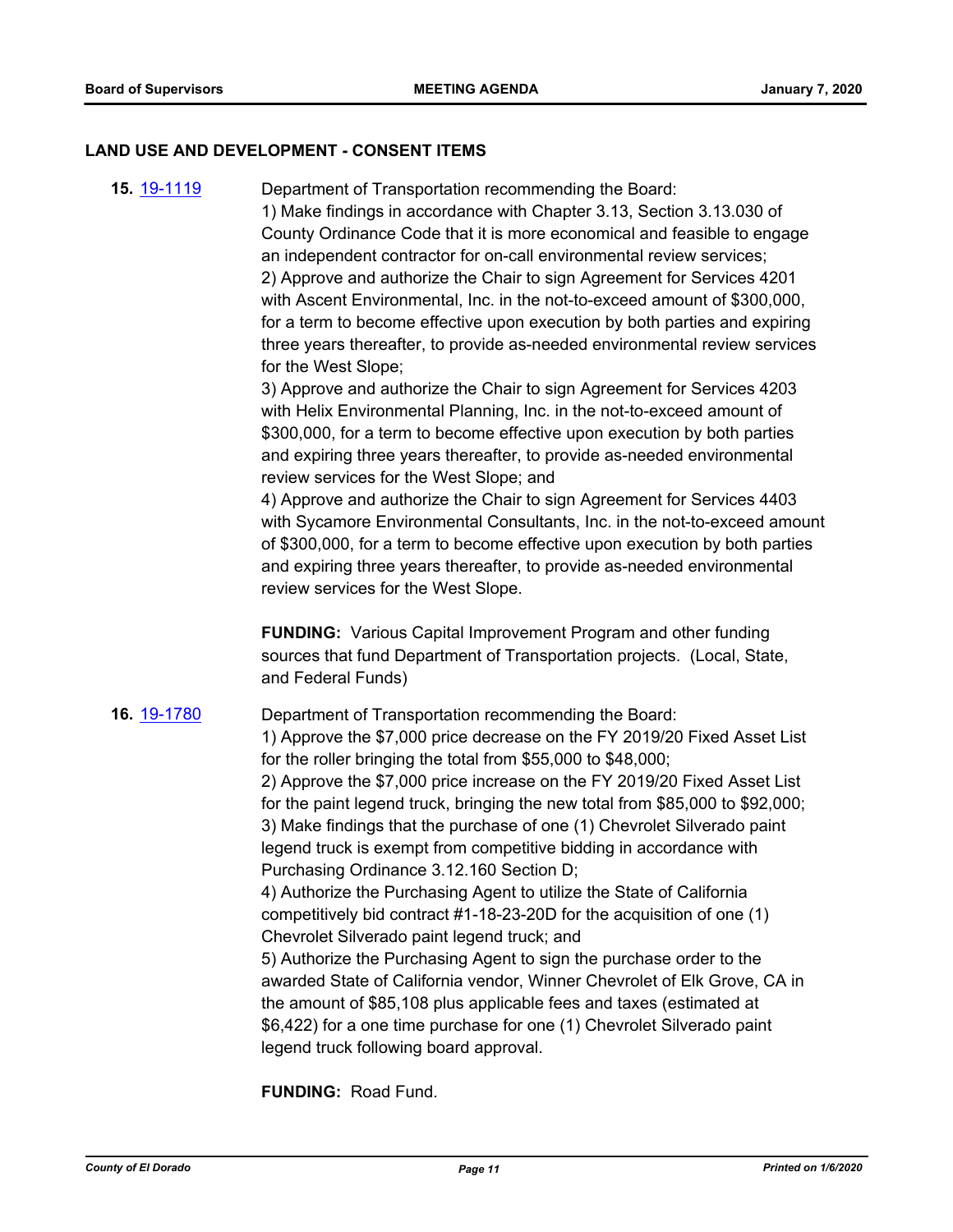| 17. 19-1838 | Department of Transportation recommending the Board consider the<br>following:<br>1) Approve and authorize the Chair to sign the Notice of Acceptance with<br>Western Engineering Contractors, Inc., for the El Dorado Hills Boulevard<br>Bike Path: Governor Drive to Brittany Place Project, CIP 72311/36105012,<br>Contract 3825; and<br>2) Approve and authorize the Clerk of the Board to release the Payment<br>and Performance Bonds to the Surety upon notification from the<br>Department of Transportation, after the one-year guarantee period.                                                                                                                                                                                                                                                                                                                                                                                                                                                                                                                                                                                                                 |
|-------------|----------------------------------------------------------------------------------------------------------------------------------------------------------------------------------------------------------------------------------------------------------------------------------------------------------------------------------------------------------------------------------------------------------------------------------------------------------------------------------------------------------------------------------------------------------------------------------------------------------------------------------------------------------------------------------------------------------------------------------------------------------------------------------------------------------------------------------------------------------------------------------------------------------------------------------------------------------------------------------------------------------------------------------------------------------------------------------------------------------------------------------------------------------------------------|
|             | <b>FUNDING:</b> Congestion Mitigation and Air Quality Program (77%),<br>Regional Surface Transportation Program - Exchange Funds (<1%), and<br>Regional Surface Transportation Program - Urban State Block Grant<br>(23%). (Federal Funds)                                                                                                                                                                                                                                                                                                                                                                                                                                                                                                                                                                                                                                                                                                                                                                                                                                                                                                                                 |
| 18. 20-0001 | Surveyor's Office recommending the Board:<br>1) Acknowledge and consent to the making of an Irrevocable Offer of<br>Dedication for a Road Right of Way (In Fee) and Slope Easement on a<br>portion of Assessor's Parcel Number 115-040-010, located in El Dorado<br>Hills, District 1;<br>2) Acknowledge and consent to the making of an Irrevocable Offer of<br>Dedication for a Drainage Easement on a portion of Assessor's Parcel<br>Number 115-040-010, located in El Dorado Hills, District 1;<br>3) Authorize the Chair to sign the Consent to the Making of an Irrevocable<br>Offer of Dedication for the Road Right of Way (In Fee) and Slope<br>Easement and to record the Irrevocable Offer of Dedication with the<br>Consent attached. Authorization for recording said Offer is pursuant to<br>Government Code Section 7050; and<br>4) Authorize the Chair to sign the Consent to the Making of an Irrevocable<br>Offer of Dedication for the Drainage Easement and to record the<br>Irrevocable Offer of Dedication with the Consent attached. Authorization<br>for recording said Offer is pursuant to Government Code Section 7050.<br><b>FUNDING: N/A</b> |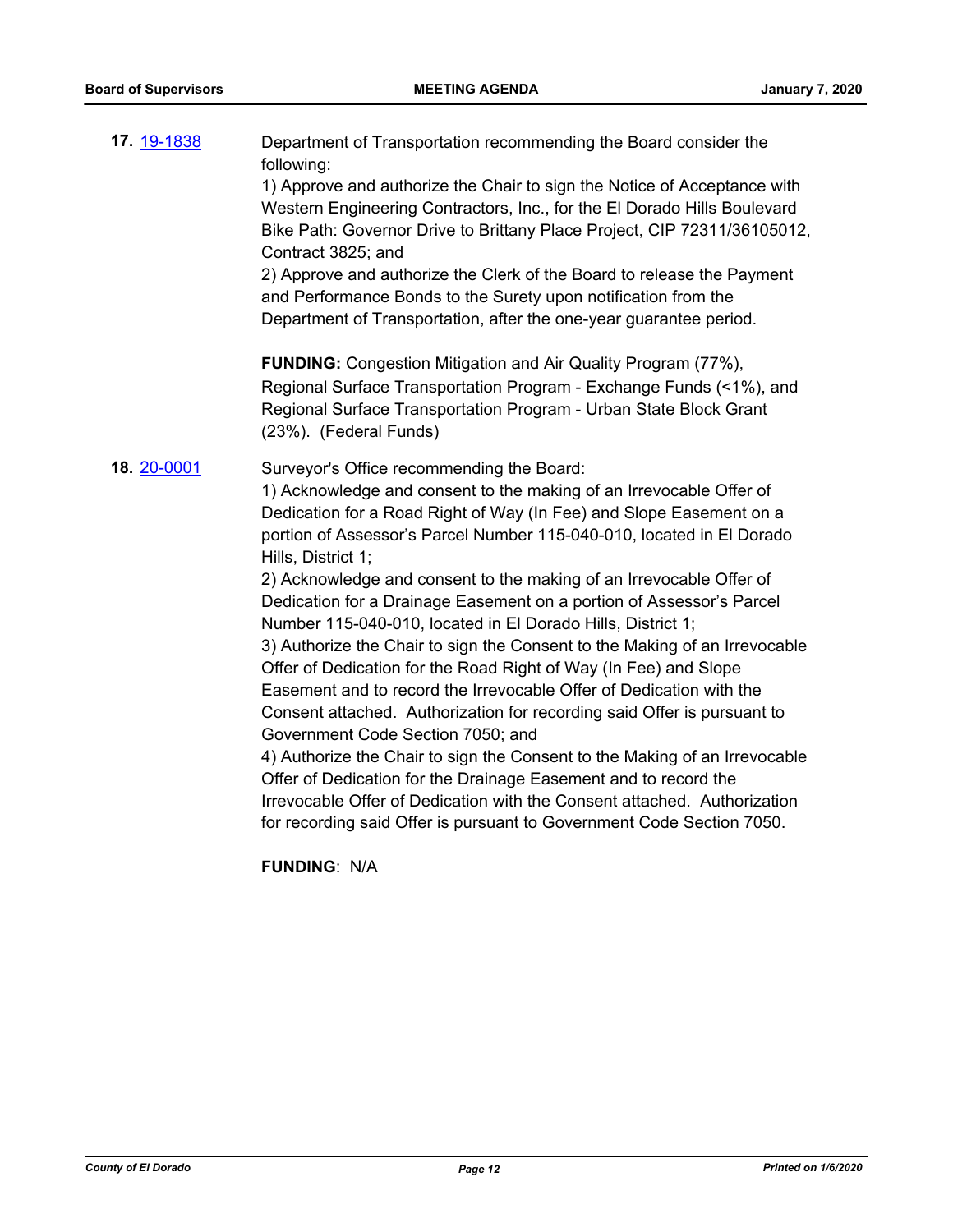#### **LAW AND JUSTICE - CONSENT ITEMS**

**19.** [19-1857](http://eldorado.legistar.com/gateway.aspx?m=l&id=/matter.aspx?key=27181) Sheriff's Office recommending the Board approve the following: 1) Dispense with the formal bidding process in accordance with Purchasing Ordinance 3.12.16, Section D; 2) Authorize the Purchasing Agent to utilize the National Intergovernmental Purchasing Alliance (NIPA) competitively bid Contract 2018011 for the acquisition of replacement and additional tier one hard drives to increase data storage space; and 3) Authorize the Purchasing Agent to sign a purchase order to the awarded State vendor, CDW-G of Chicago, IL. in the amount of \$198,270.00 plus applicable delivery, fees and taxes (estimated at \$13,165.00) for a one-time purchase following Board approval.

# **FUNDING:** General Fund.

**20.** [20-0004](http://eldorado.legistar.com/gateway.aspx?m=l&id=/matter.aspx?key=27208) Sheriff's Office recommending the Board approve and authorize the Chair to sign and execute a reimbursement agreement between the County and the El Dorado Union High School District for reimbursement of funds in the amount of \$54,575 for the grant performance period that ends June 30, 2020 from the Prop 56 Tobacco Tax Grant program for the installation of Fly Sense™ Vape Sensors.

**FUNDING:** Prop 56 Tobacco Tax Grant.

**21.** [19-1879](http://eldorado.legistar.com/gateway.aspx?m=l&id=/matter.aspx?key=27203) Sheriff's Office recommending the Board:

1) Approve the use of Special Revenue Funds in the amount of \$22,000 for Investigations Interview Room equipment;

2) Approve an updated Fixed Asset List, increasing the total fixed assets budget from \$3,212,800 to \$3,347,000 with no increase to net county cost; 3) Approve and authorize the Chair to sign Agreement for Services 4464 (FENIX 4464) with Green Valley Mortuary, Ltd for the provision of transportation services for a not to exceed amount of \$150,000.00 with an effective date retroactive to January 1, 2020 and extending through December 31, 2023;

4) Approve and authorize the Chair to sign Agreement for Services 4333 (FENIX 4333) with Sacramento County Coroner for the provision of personnel, equipment, support relating to morgue services as necessary for a not to exceed amount of \$225,000.00 with an effective date retroactive to January 1, 2020 and extending through June 30, 2023; and 5) Approve budget transfer increasing revenues and appropriations in the Sheriff's Office Fiscal year 2019-2020 Budget by \$22,000 drawing down from State Asset Seizure and shifting funds from 40 character budgets to 60 character budgets. (4/5 vote required)

**FUNDING:** Special Revenue Funds.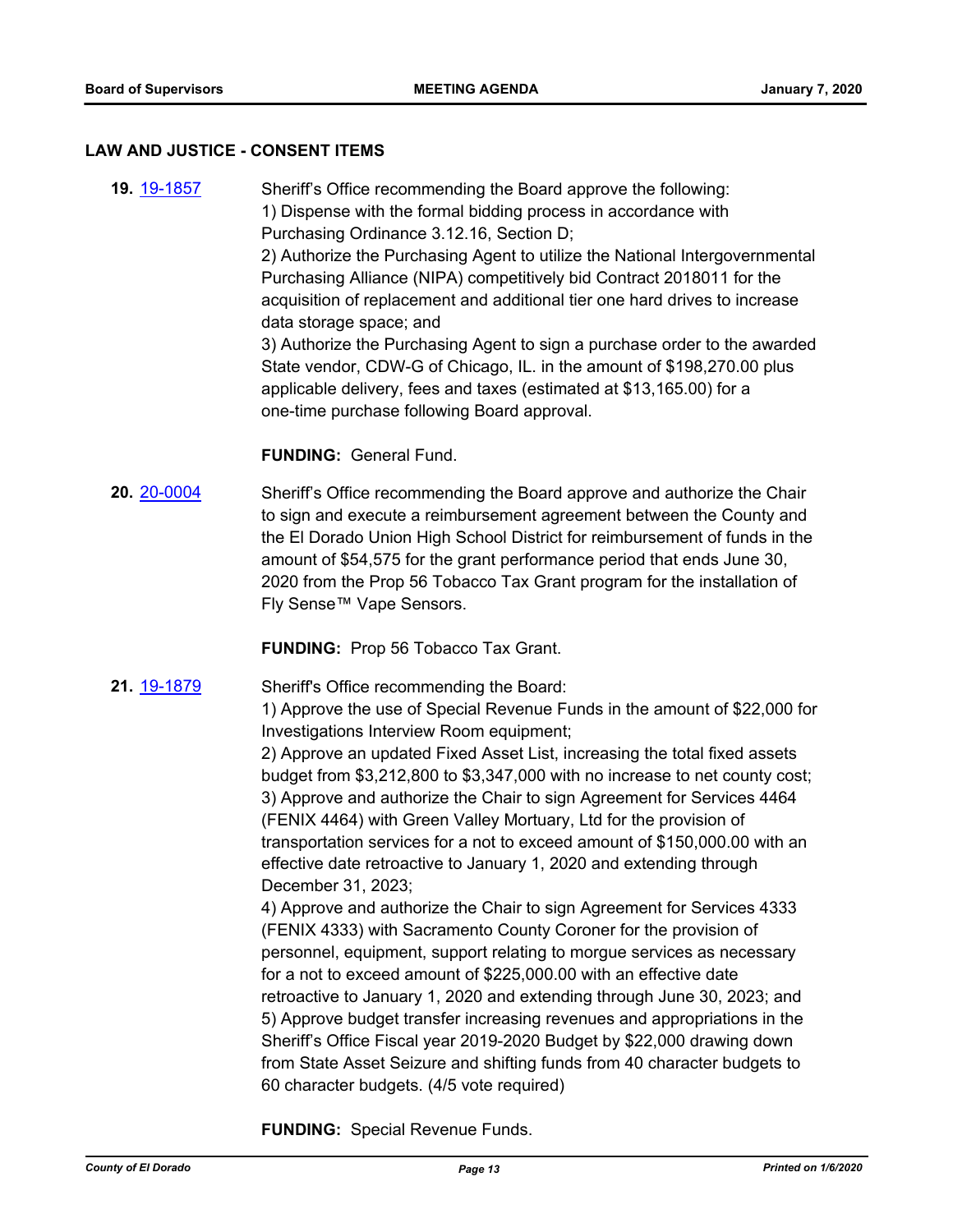# **END CONSENT CALENDAR**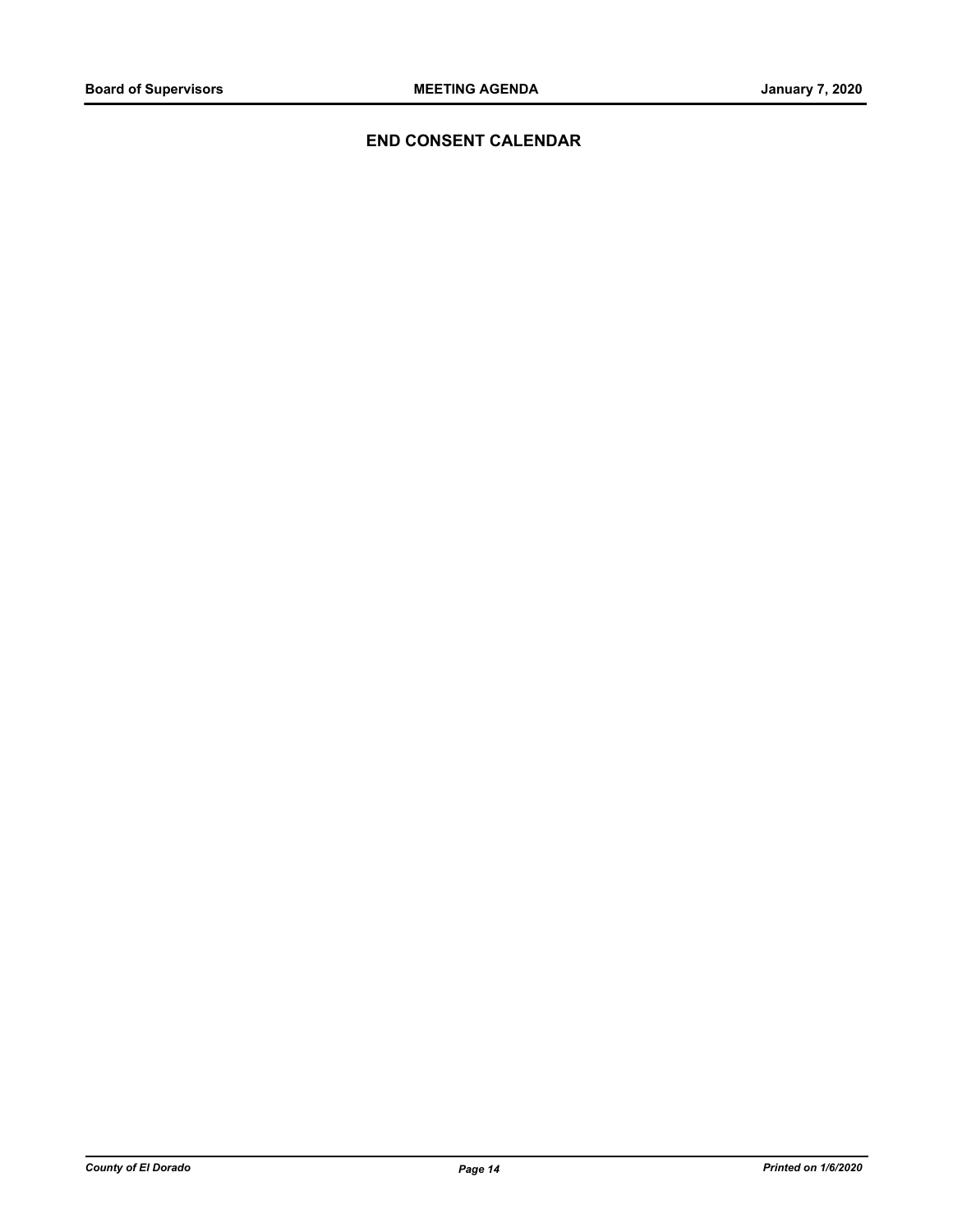# **DEPARTMENT MATTERS (Items in this category may be called at any time)**

| 22. 19-1770 | Department of Transportation recommending the Board:<br>1) Allocate \$40,000 Economic Development - Transient Occupancy Tax<br>Funds towards an educational campaign for Measure M, snow removal<br>equipment acquisition, that has been placed on the March 3, 2020<br>Presidential Primary Election; and<br>2) Approve and authorize the Chair to sign the related Budget Transfer.<br>(4/5 vote required) (Est. Time: 15 Min.)                                                                                                                       |
|-------------|---------------------------------------------------------------------------------------------------------------------------------------------------------------------------------------------------------------------------------------------------------------------------------------------------------------------------------------------------------------------------------------------------------------------------------------------------------------------------------------------------------------------------------------------------------|
|             | <b>FUNDING:</b> Economic Development - Transient Occupancy Tax.                                                                                                                                                                                                                                                                                                                                                                                                                                                                                         |
| 23. 19-1844 | Chief Administrative Office recommending the Board consider the<br>following:<br>1) Approve the use of the Fiscal Year 2019 Public Safety Power Shutoff<br>(PSPS) Resiliency Allocation (\$399,490) as recommended by the El<br>Dorado County Continuity Coordination Implementation Group and<br>Sheriff's Office of Emergency Services; and<br>2) Approve and authorize the Chair to sign the attached budget transfer,<br>increasing revenues and appropriations in the Sheriff's Office and the<br>Chief Administrative Office. (Est. Time 20 Min.) |

**FUNDING:** California Office of Emergency Services PSPS Resiliency Funding.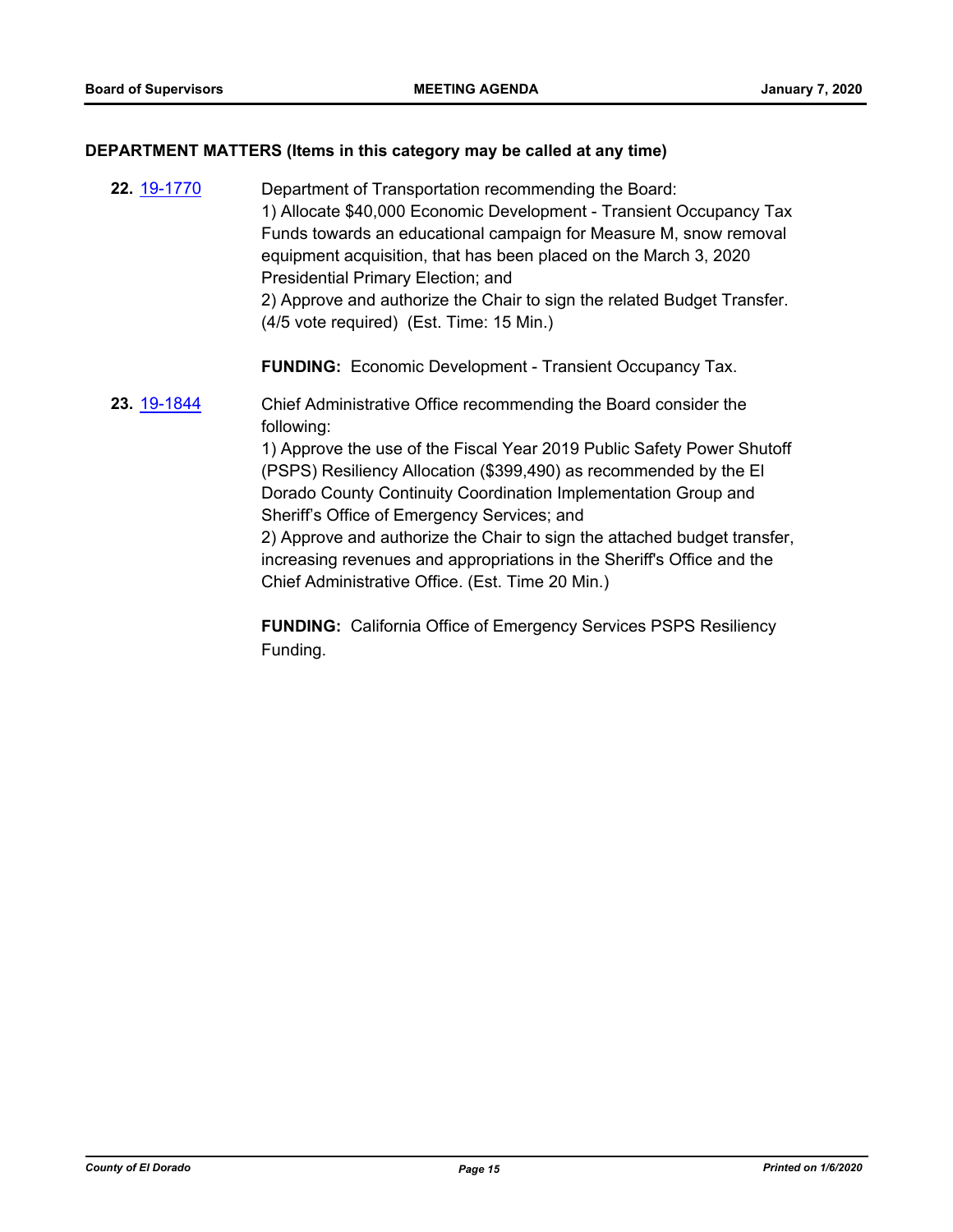**24.** [19-1793](http://eldorado.legistar.com/gateway.aspx?m=l&id=/matter.aspx?key=27117) Clerk of the Board recommending the Board make Board Member appointments to various Boards, Commissions or Committees for 2020:

#### **Abandoned Vehicle Abatement Service JPA**

Appoint one (1) Member (Current: Supervisor Hidahl, since 2017) Appoint one (1) Alternate (Current: Supervisor Veerkamp, since 2013)

#### **Behavioral Health Commission**

Appoint one (1) Member (Current: Supervisor Hidahl, since 2018)

#### **California Identification Random Access Network**

Appoint one (1) Member (Current: Supervisor Hidahl, since 2017)

#### **Capital Southeast Connector Joint Powers Authority**

Appoint one (1) Member (Current: Supervisor Hidahl, since 2017) Appoint one (1) Alternate (Current: Supervisor Veerkamp, since 2013)

#### **Cemetery Advisory Committee**

Appoint one (1) Member & one (1) Alternate (Current Member: Supervisor Hidahl, since 2019)

#### **Community Action Council**

Appoint one (1) Member & one (1) Alternate (Current Member: Supervisor Hidahl, since 2017; Current Alternate: Cindy Munt, since 2017) Appoint one (1) Member & one (1) Alternate (Current Member: Supervisor Frentzen, since 2015; Current Alternate: Elaine Gelber, since 2015) Appoint one (1) Member & one (1) Alternate (Current: Member Supervisor Veerkamp, since 2014; Current Alternate: Kathy Witherow)

## **El Dorado County Water Agency**

Appoint one (1) Member (Current: Supervisor Veerkamp, since 2013) Appoint one (1) Member (Current: Supervisor Frentzen, since 2015) Appoint one (1) Member (Current: Supervisor Parlin, since 2019)

# **El Dorado County Youth Commission (must be from a District which constitutes a major portion of the Western Slope)**

Appoint one (1) BOS Liaison (Current: Supervisor Veerkamp, since 2014)

#### **Evelyn Horn Scholarship Committee**

Appoint one (1) Member - Chair (Current: Supervisor Veerkamp, since 2019) Appoint one (1) Member - Vice Chair (Current: Vacant)

#### **First 5 El Dorado Children and Families Commission**

Appoint one (1) Member - (Current: Supervisor Novasel, since 2015)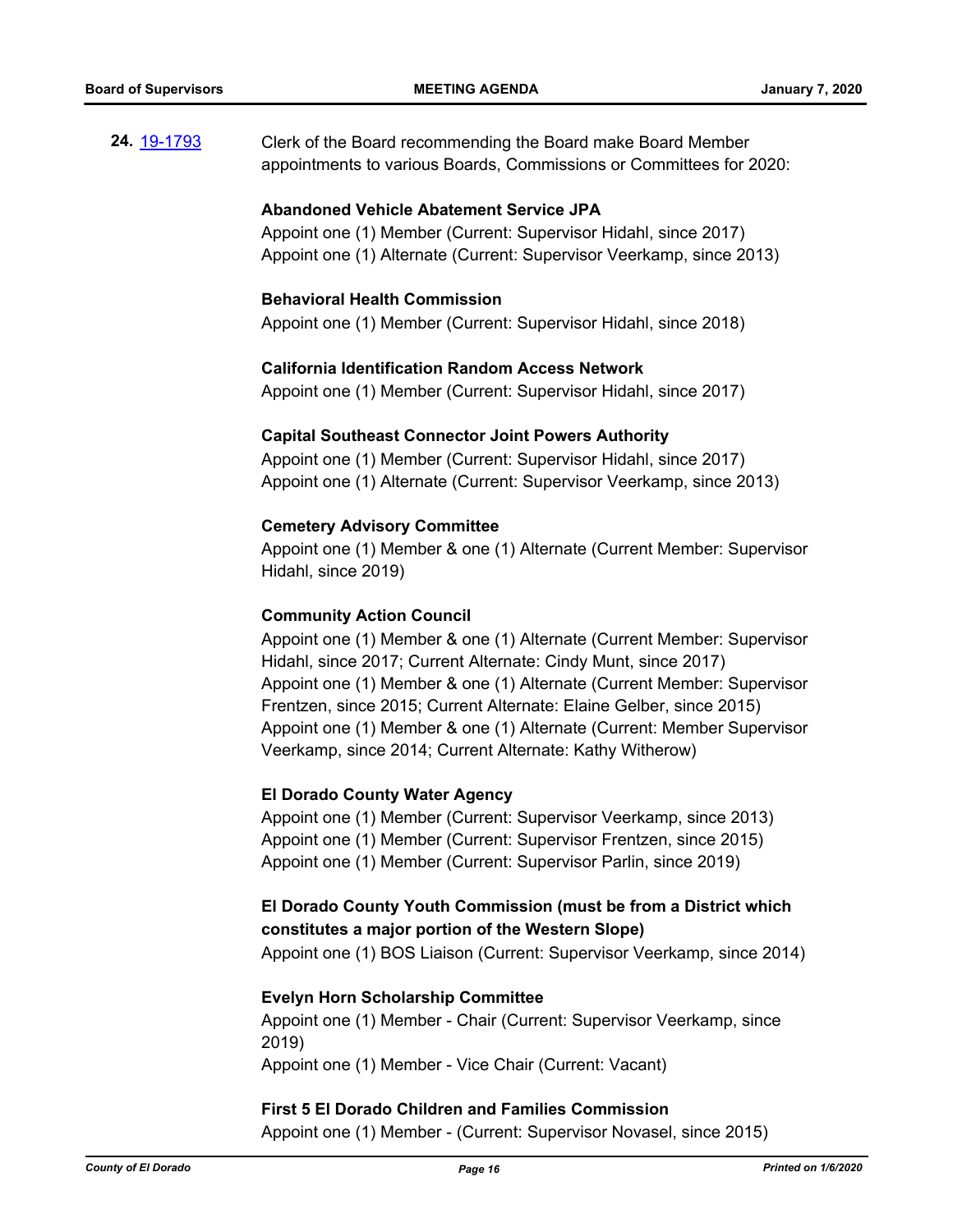#### **Golden Sierra Job Training Agency**

Appoint one (1) Member (Current: Supervisor Parlin, since 2019) Appoint one (1) Alternate (Current: Supervisor Frentzen, since 2015)

# **Golden State Finance Authority (This committee is connected to RCRC. The representative for RCRC needs to be the same for this committee)**

Appoint one (1) Member (Current: Supervisor Parlin, since 2019) Appoint one (1) Alternate (Current: Supervisor Veerkamp, since 2019)

## **Human Rights Commission**

Appoint one (1) Member (Current: Supervisor Novasel, since 2018) Appoint one (1) Member (Current: Supervisor Parlin, since 2019)

#### I**ndian Gaming Local Community Benefit Committee**

Appoint one (1) Member (Current: Supervisor Parlin, since 2019) Appoint one (1) Member (Current: Supervisor Veerkamp, since 2013)

## **Local Agency Formation Commission (LAFCO)**

Appoint one (1) Member (Current: Supervisor Frentzen, since 2015) Appoint one (1) Member (Current: Supervisor Veerkamp, since 2015) Appoint one (1) Alternate (Current: Supervisor Hidahl, since 2019)

#### **Local Enforcement Agency Independent Hearing Panel**

Appoint one (1) Member (Current: Supervisor Hidahl, since 2017)

#### **Mountain Counties Air Basin Control Council**

Appoint one (1) Member (Current: Supervisor Parlin, since 2019) Appoint one (1) Alternate (Current: Supervisor Veerkamp, since 2019)

#### **National Association of Counties (NACo)**

Appoint one (1) Member (Current: Supervisor Hidahl, since 2017) Appoint one (1) Alternate Member (Current: Supervisor Veerkamp, since 2013)

**Rural Counties Environmental Services Joint Powers Authority**

Appoint one (1) Member (Current: Supervisor Parlin, since 2019)

#### **Rural County Representatives of California (RCRC)**

Appoint one (1) Member (Current: Supervisor Parlin, since 2019) Appoint one (1) Alternate Member (Current: Supervisor Veerkamp, since 2019)

#### **Sacramento Area Council of Governments (Directors shall serve at**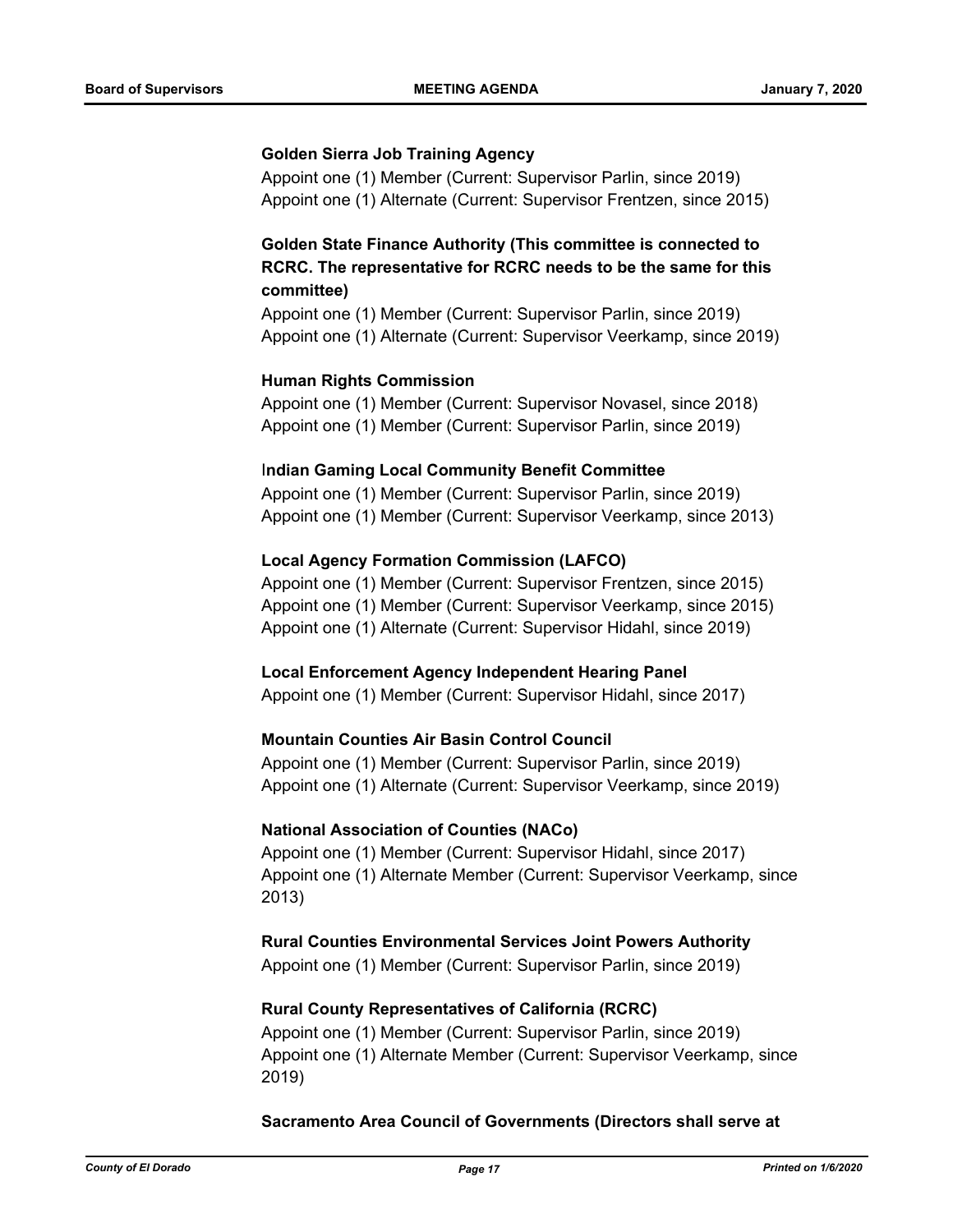# **the pleasure of their appointing authority; however, each January appointments to be placed on agenda for Board determination).**

Appoint one (1) Member (Current: Supervisor Veerkamp, since 2013) Appoint one (1) Alternate Member (Current: Supervisor Frentzen, since 2015)

# **Sacramento-Placerville Transportation Corridor Joint Powers Authority**

Appoint one (1) Member (Current: Supervisor Frentzen, since 2015) Appoint one (1) Alternate Member (Current: Supervisor Hidahl, since 2017)

# **Sierra Nevada Conservancy Board**

Appoint one (1) Member (Current: Supervisor Parlin, since 2019) Appoint one (1) Alternate Member (Current: Supervisor Veerkamp, since 2013)

# **South Lake Tahoe Basin Waste Management Authority**

Appoint one (1) Member (Current: Supervisor Novasel, since 2015) Appoint one (1) Alternate Member (Current: Supervisor Veerkamp, since 2014)

# **South Lake Tahoe Recreation Facilities Joint Powers Authority**

Appoint one (1) Member (Current: Supervisor Novasel, since 2015) Appoint one (1) Alternate Member (Current: Supervisor Veerkamp, since 2014)

# **South Tahoe Redevelopment Successor Agency Oversight Board**

Appoint one (1) Member (Current: Supervisor Novasel, since 2016) Appoint one (1) Alternate (Current: Supervisor Veerkamp, since 2016)

# **Tahoe Conservancy**

Appoint one (1) Member (Current: Supervisor Novasel, since 2015) Appoint one (1) Alternate Member (Current: Supervisor Veerkamp, since 2019)

# **Tahoe Regional Planning Agency**

Appoint one (1) Member (Current: Supervisor Novasel, since 2015) Appoint one (1) 1st Alternate Member (Current: Supervisor Veerkamp, since 2014)

# **Tahoe Transportation District**

Appoint one (1) Member (Current: Supervisor Novasel, since 2015) Appoint one (1) Alternate Member (Current: Supervisor Veerkamp, since 2017)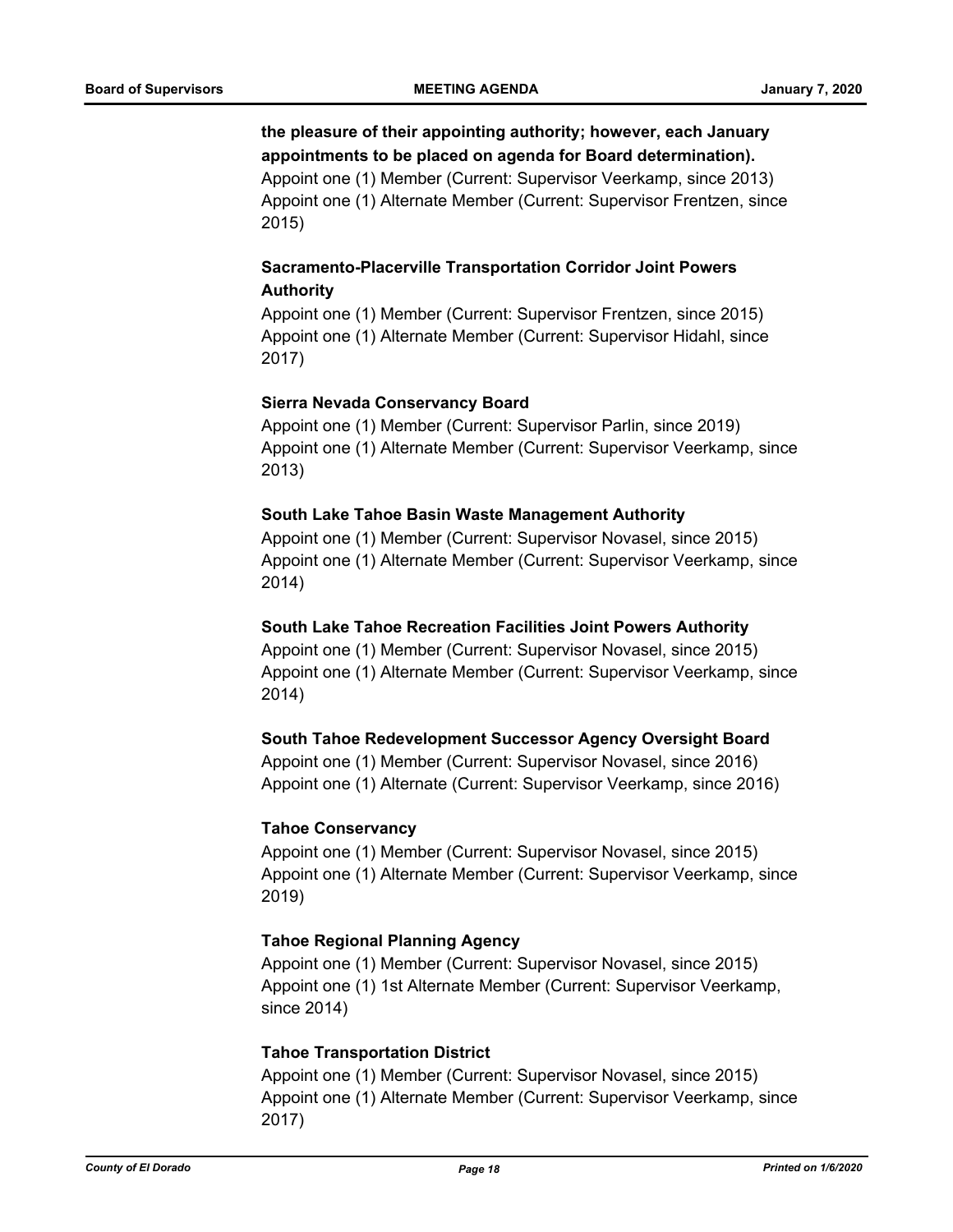# **Transit Authority**

Appoint one (1) Member (Current: Supervisor Hidahl, since 2017) Appoint one (1) Member (Current: Supervisor Veerkamp, since 2013) Appoint one (1) Member (Current: Supervisor Frentzen, since 2015) Appoint one (1) Alternate (Current: Supervisor Parlin, since 2019)

# **Transportation Commission**

Appoint one (1) Commissioner (Current: Supervisor Hidahl, since 2017) Appoint one (1) Commissioner (Current: Supervisor Veerkamp, since 2013) Appoint one (1) Commissioner (Current: Supervisor Frentzen, since 2015) Appoint one (1) Commissioner (Current: Supervisor Parlin, since 2019)

## **University of California-Cooperative Extension (UCCE)**

Appoint one (1) Member (Current: Supervisor Veerkamp, since 2013) (Est. Time: 15 Min.)

#### **10:00 A.M. - TIME ALLOCATION**

**25.** [19-1717](http://eldorado.legistar.com/gateway.aspx?m=l&id=/matter.aspx?key=27041) Chief Administrative Officer recommending the Board receive and file a presentation from the California State Association of Counties regarding current discussions and actions being taken as a result of the recent PG&E power outages as well as efforts to address impacts of the Public Safety Power Shutoff events, and provide direction to staff on appropriate next steps. (Est. Time: 1.5 Hr.)

**FUNDING:** N/A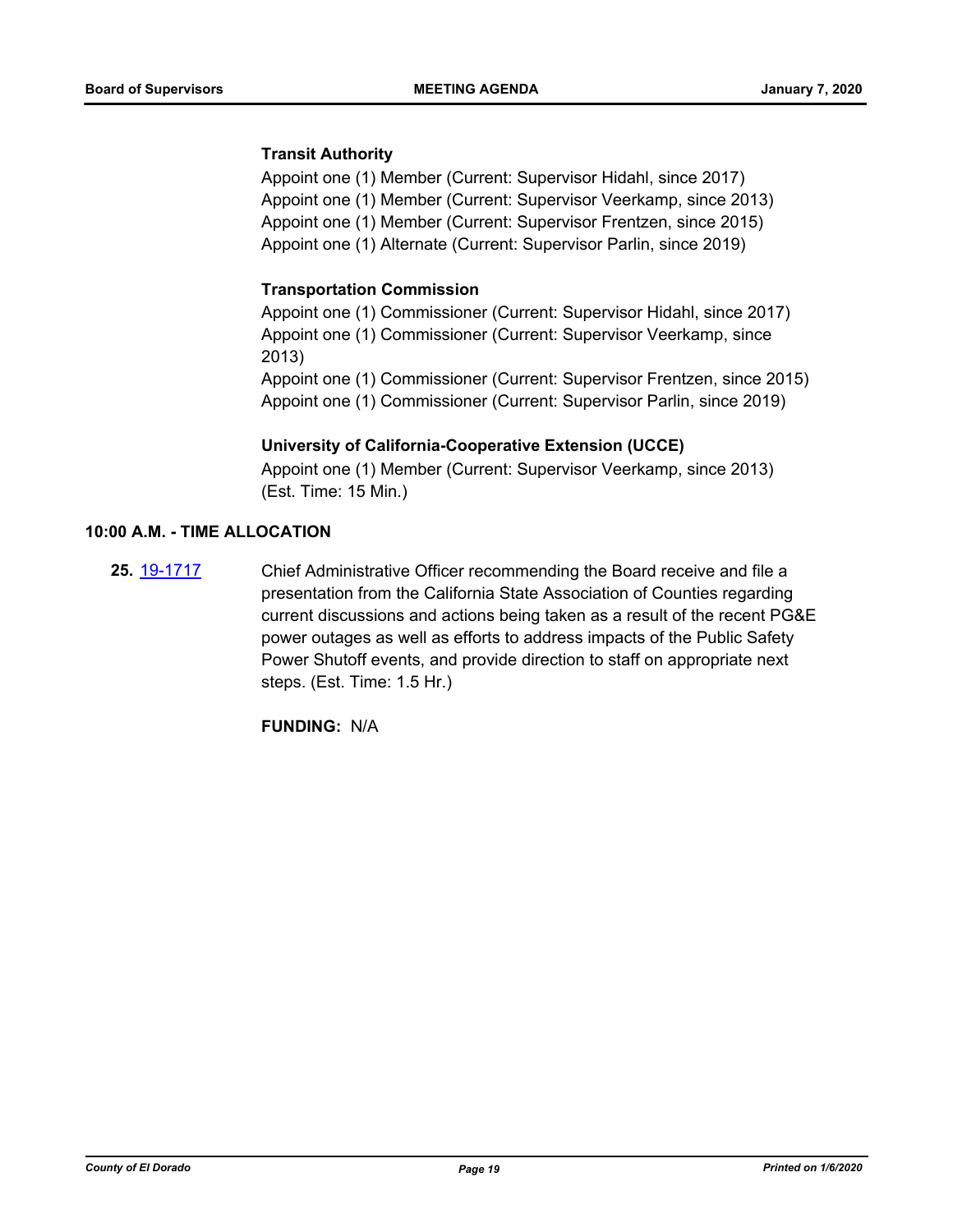#### **11:00 A.M. - TIME ALLOCATION**

**26.** [19-1828](http://eldorado.legistar.com/gateway.aspx?m=l&id=/matter.aspx?key=27152) Clerk of the Board requesting the Board reconsider Resolution 196-2019 (Legistar 19-1198 v1, 11/19/19) regarding adopting new bylaws for the Veterans Affairs Commission and the approval of Ordinance 5133 to repeal County Ordinance Code Article VIII Veterans Affairs Commission, pursuant to Board direction for reconsideration on December 10, 2019 (Legistar 19-1828 v1).

The Board may choose from the following options:

1) Not rescind Resolution 196-2019 and approve the Second Reading (Final Passage) of Ordinance 5133, Legistar Item 19-1198 version 2. This will establish the Veterans Affairs Commission through a Resolution with the revised bylaws adding a Board member to the Commission; or 2) Rescind Resolution 196-2019 and Continue the Second Reading (Final Passage) of Ordinance 5133 to January 14, 2020. If rescinding it is requested that the Board:

a) Provide direction to staff on changes to the Veterans Affairs Commission bylaws;

b) Direct staff to draft a new resolution establishing the Veterans Affairs Commission and bylaws;

c) Direct staff to make a clerical correction to Ordinance 5133 referencing the new resolution; and

d) Continue the Second Reading of Ordinance 5133, Legistar Item 19-1198 version 2 to January 28, 2020. (Est. Time: 30 Min.)

## **FUNDING:** N/A

**27.** [19-1198](http://eldorado.legistar.com/gateway.aspx?m=l&id=/matter.aspx?key=26521) Supervisor Hidahl and the Veterans Affairs Commission recommending the Board approve the **Final Passage** (Second Reading) of Ordinance **5113** to repeal County Ordinance Code Article VIII. *Veterans Affairs Commission,* Chapter 2.20.510 et. seq. pursuant to Board direction on June 25, 2019. (Cont. 12/10/19, Item 16) (Est. Time: 5 Min.)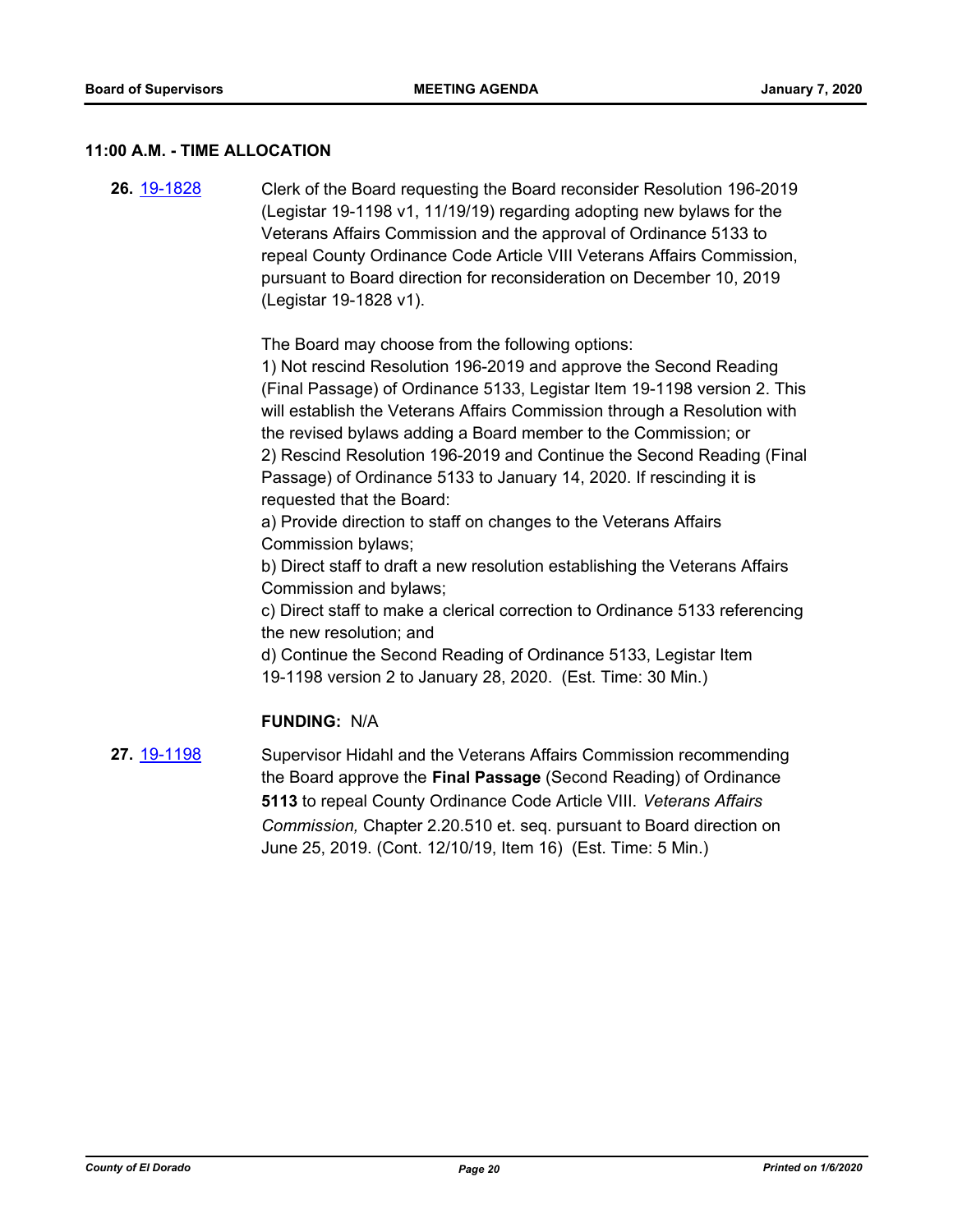| 28. 19-1757 | Chief Administrative Office, Facilities Division, recommending the Board<br>consider the following: |
|-------------|-----------------------------------------------------------------------------------------------------|
|             | 1) Approve the use of the Design-Build construction project delivery                                |
|             | method for the New Placerville Juvenile Hall Facility Project;                                      |
|             | 2) Authorize the release of a Request for Proposal for Construction                                 |
|             | Bridging Documents for the Placerville Juvenile Hall; and                                           |
|             | 3) Authorize the Chief Administrative Officer to submit a request to the                            |
|             | United States Department of Justice to repay a portion of the grant funds                           |
|             | for the South Lake Tahoe Juvenile Treatment Facility to be directed toward                          |
|             | the new Placerville Juvenile Hall Project. (Est. Time: 30 Min.)                                     |
|             |                                                                                                     |
|             | <b>FUNDING:</b> Senate Bill 81 Local Youthful Offender Rehabilitative                               |

Financing Program (\$9.6 million) and General Fund (\$5.9 million).

# **Staff requesting this matter be Continued to January 14, 2020.**

**29.** [19-1594](http://eldorado.legistar.com/gateway.aspx?m=l&id=/matter.aspx?key=26918) Assessor, Auditor-Controller and Treasurer/Tax Collector recommending the Board receive a presentation and file an update relative to the implementation of the Megabyte Property Tax System. (Est. Time: 15 Min.)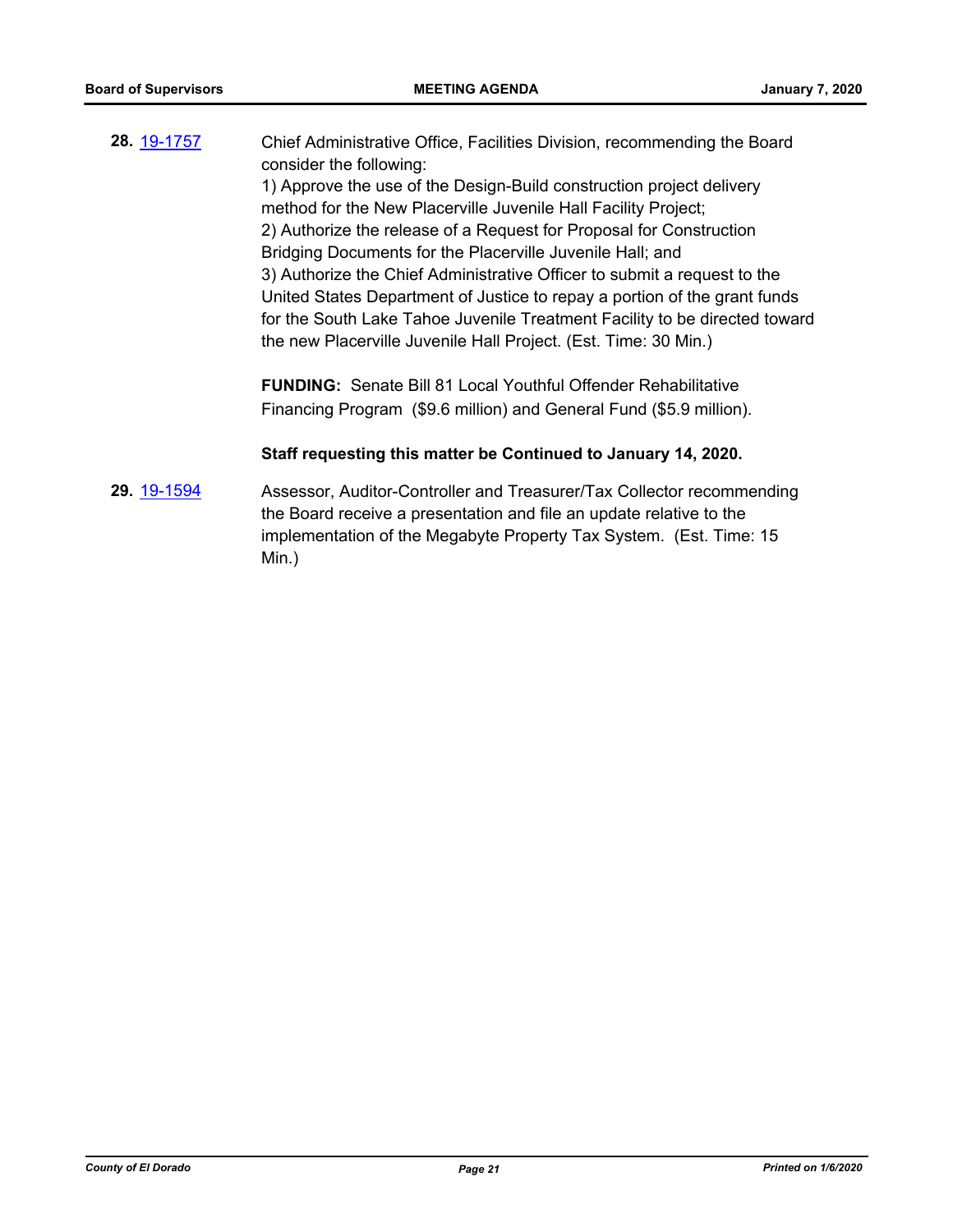# **ITEMS TO/FROM SUPERVISORS**

**CAO UPDATE**

**ADJOURNMENT**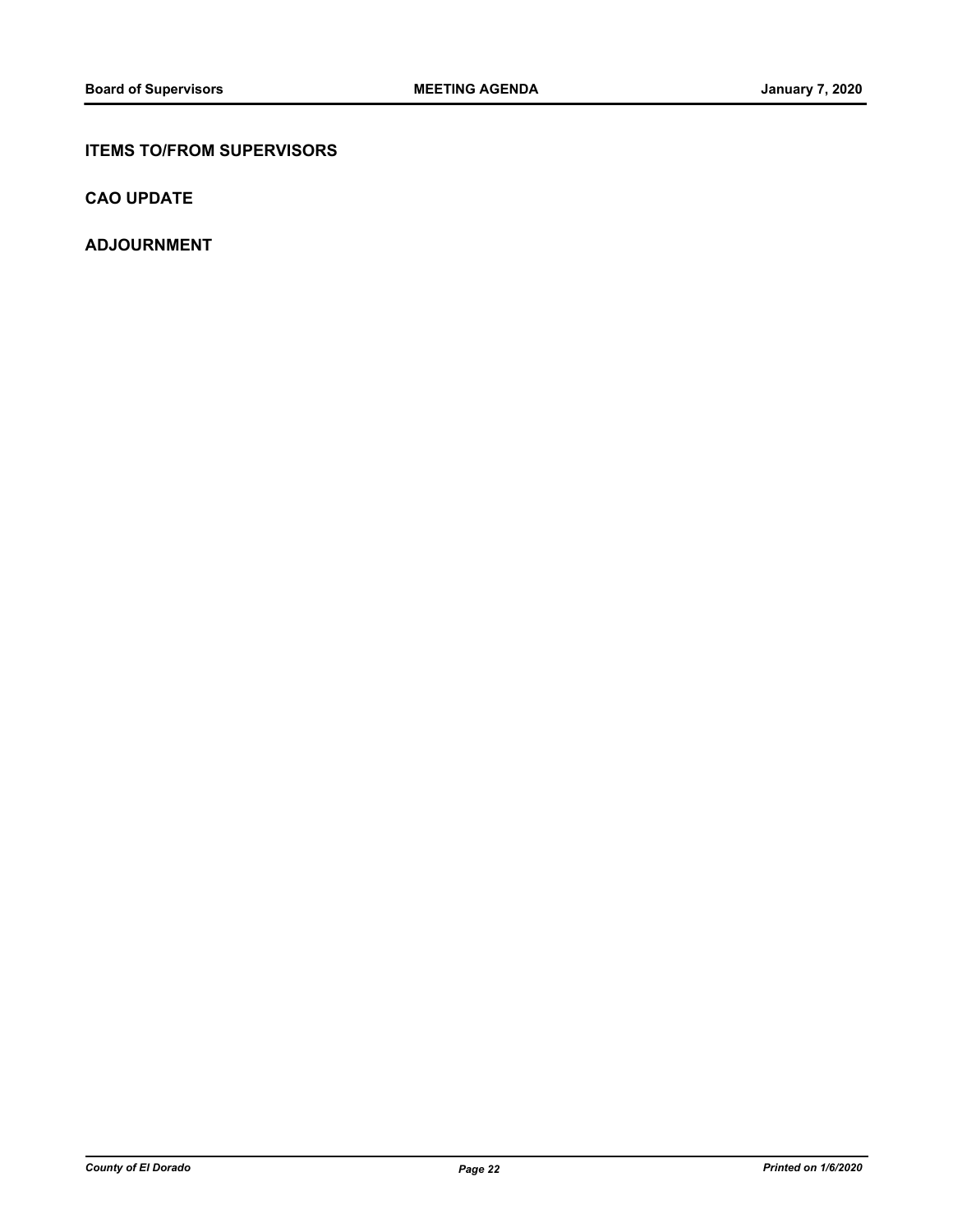## **CLOSED SESSION**

| 30. 19-1792 | <b>Pursuant to Government Code Section 54957.6 - Conference with</b>      |
|-------------|---------------------------------------------------------------------------|
|             | Labor Negotiator: County Negotiator: Director of Human Resources          |
|             | and/or designee. Employee organizations: Operating Engineers Local No.    |
|             | 3 representing employees in the Trades & Crafts Bargaining Unit; El       |
|             | Dorado County Probation Officers Association; El Dorado County            |
|             | Employees' Association, Local 1, representing employees in the General,   |
|             | Professional, and Supervisory Bargaining Units; and El Dorado County      |
|             | Deputy County Counsel Association. (Est. Time: 15 Min.)                   |
| 31. 20-0033 | <b>Conference with Legal Counsel - Significant Exposure to Litigation</b> |
|             | pursuant to Government Code Section 54956.9(d)(2). Number of potential    |

cases: (1). (Est. Time: 10 Min.)

- **32.** [19-1860](http://eldorado.legistar.com/gateway.aspx?m=l&id=/matter.aspx?key=27184) **Pursuant to Government Code Section 54956.9(d)(1)- Existing Litigation**. Title: Claim of Terrie Cissna v. County of El Dorado; Sedgwick (formerly York Risk Services Group, Inc.), Worker's Compensation Claim Numbers ELAB-547929, ELAF-548483, ELAH-548961. (Est. Time: 5 Min.)
- **33.** [19-1861](http://eldorado.legistar.com/gateway.aspx?m=l&id=/matter.aspx?key=27185) **Pursuant to Government Code Section 54956.9(d)(1)- Existing Litigation**. Title: Claim of Mark Hangebrauck v. County of El Dorado; Sedgwick (formerly York Risk Services Group, Inc.), Worker's Compensation Claim Number ELAF-548369. (Est. Time: 5 Min.)
- **34.** [19-1862](http://eldorado.legistar.com/gateway.aspx?m=l&id=/matter.aspx?key=27186) **Pursuant to Government Code Section 54956.9(d)(1)- Existing Litigation**. Title: Claim of Jeremy Funk v. County of El Dorado; Sedgwick (formerly York Risk Services Group, Inc.), Worker's Compensation Claim Number ELAG-548601. (Est. Time: 5 Min.)
- **35.** [19-1863](http://eldorado.legistar.com/gateway.aspx?m=l&id=/matter.aspx?key=27187) **Pursuant to Government Code Section 54956.9(d)(1)- Existing Litigation**. Title: Claim of Kyle Van Buren v. County of El Dorado; Sedgwick (formerly York Risk Services Group, Inc.), Worker's Compensation Claim Number ELAH-548903. (Est. Time: 5 Min.)
- **36.** [19-1867](http://eldorado.legistar.com/gateway.aspx?m=l&id=/matter.aspx?key=27191) **Pursuant to Government Code Section 54956.9(d)(1)- Existing Litigation**. Title: Claim of Wayne McKnight v. County of El Dorado; Sedgwick (formerly York Risk Services Group, Inc.), Worker's Compensation Claim Number ELAB-547783. (Est. Time: 5 Min.)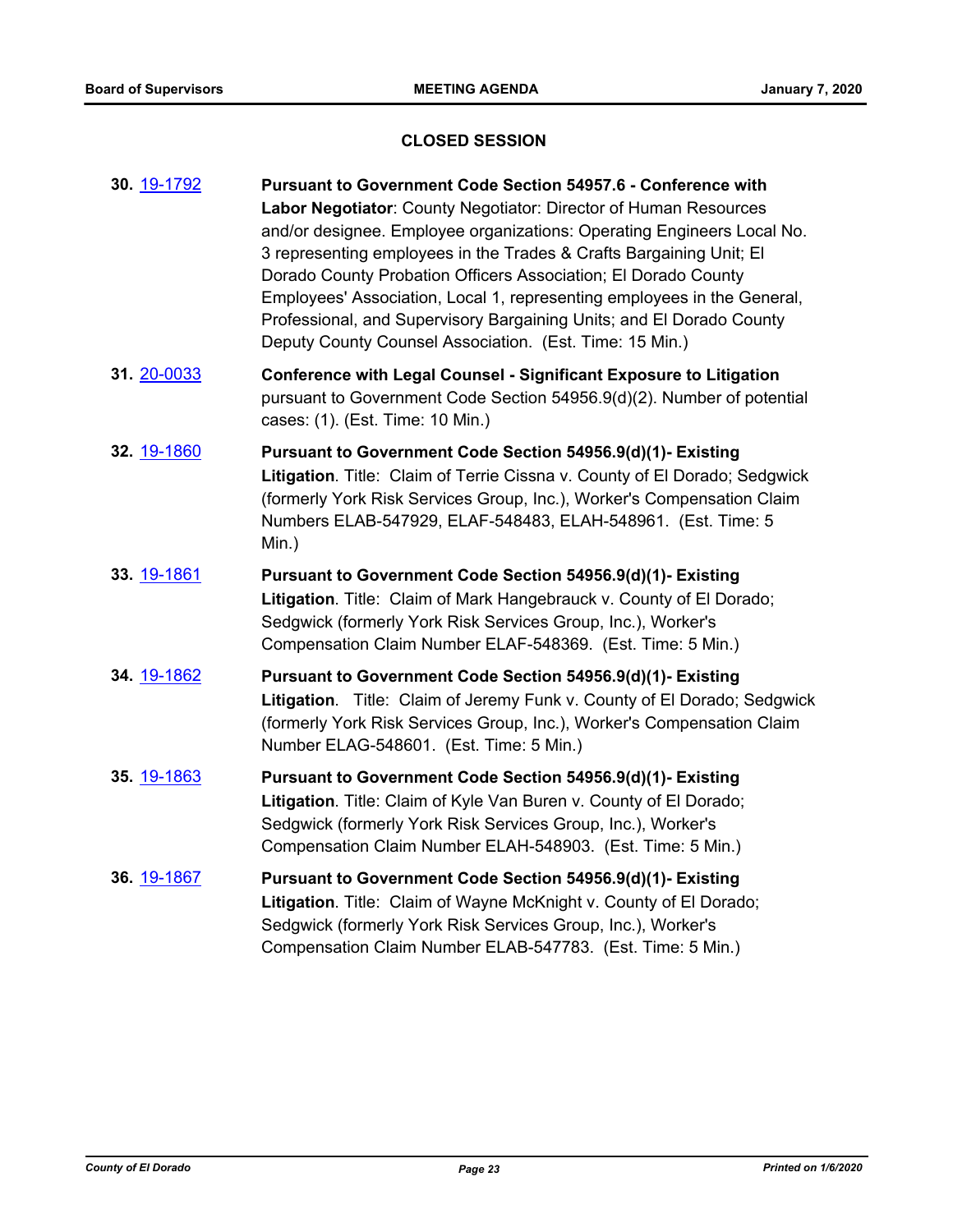On August 19, 2003, the Board adopted the following protocol: It is a requirement that all speakers, County staff and the public, when approaching the podium to make a visual presentation to the Board of Supervisors, must provide the Clerk with the appropriate number of hard copies of the presentation for Board members and the audience.